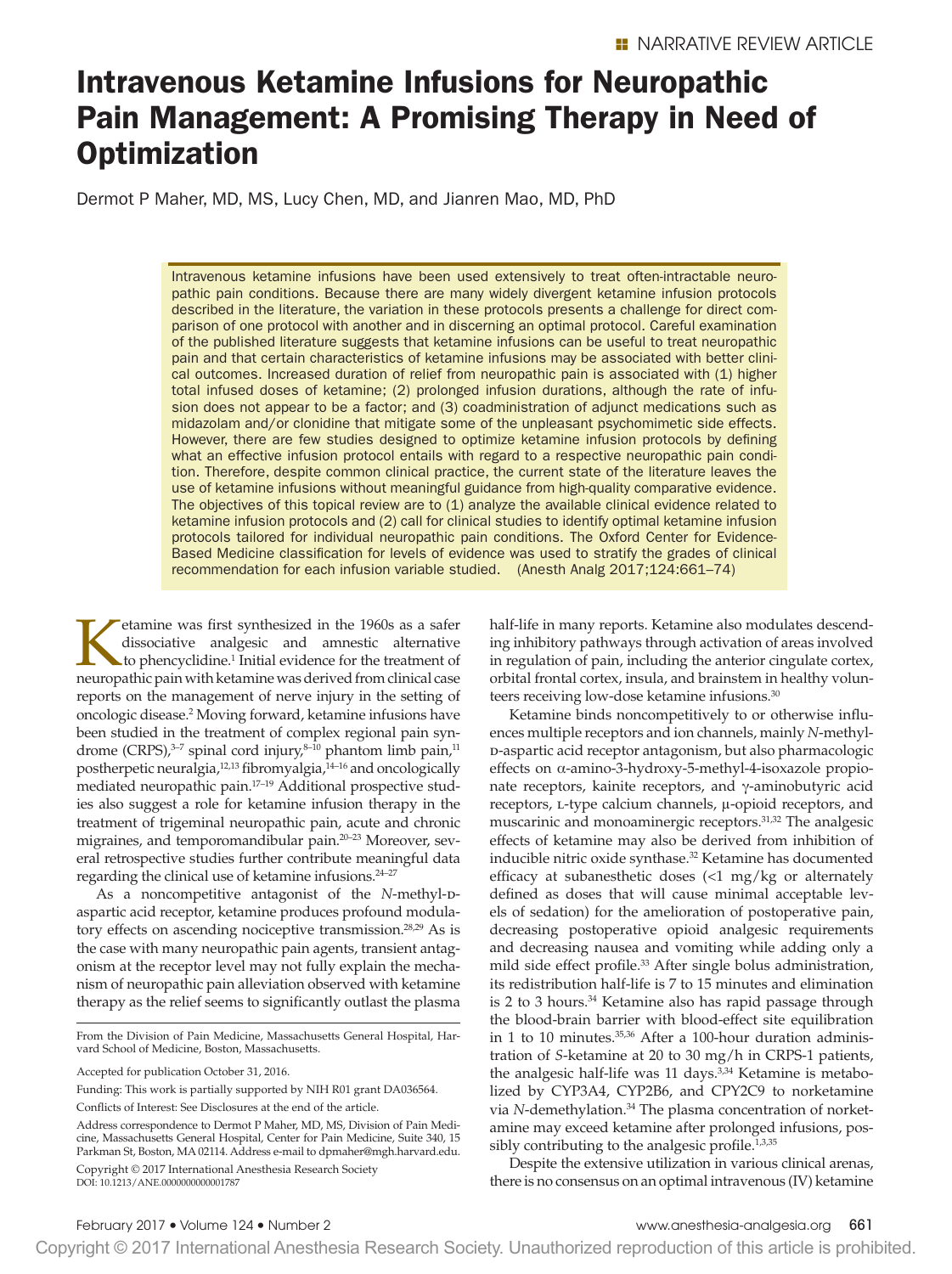infusion protocol for the treatment of neuropathic pain conditions.37 At this point, the numerous described ketamine infusion protocols and their indications prohibit a meta-analysis. Therefore, the objectives of this topical review are to (1) examine which common components of ketamine infusion protocols are associated with prolonged duration of relief, minimal side effects, and increased pain relief for the treatment of neuropathic pain and (2) call for clinical studies to identify optimal ketamine infusion protocols tailored for individual neuropathic pain conditions. Many studies failed to report changes in functional status, and this metric could not be appropriately incorporated in our analysis. The purpose of this study is not to either make or stratify the strength of recommendations for the use of ketamine infusions, because the existing literature does not allow for such analysis.

### METHODS

An electronic literature search was conducted using the National Library of Medicine's MEDLINE database, PubMed, and Google Scholar to identify relevant peerreviewed articles discussing the use of IV ketamine infusions for the treatment of neurologic pain. The detailed search strategy included the following subject headings: "ketamine infusion" and "neuropathic pain." Our search included doses of ketamine infusions in both the subanesthetic and the sedative range, but excluded studies for the use of ketamine in the perioperative phase of care. Search was limited to human subjects, English language, and articles with available full text. The references of articles found in the initial search were then iteratively searched for additional relevant citations. Both prospective and large retrospective studies were included in final analysis. This review excluded case reports and small retrospective studies (<5 subjects). The search yielded a total of 26 articles, including 16 prospective randomized placebo-controlled trials,  $3,4,8$ –11, 13–17, 19–23  $\overline{4}$  prospective, observational nonrandomized studies providing,<sup>5-7,18,38</sup> 4 retrospective studies,<sup>24-27</sup> and 1 prospective randomized non–placebo-controlled study.12

The majority of the evidence for the treatment of neuropathic pain with ketamine infusions comes from case reports or case series. Although case reports and small cohort analyses are scientifically intriguing and medically encouraging, we excluded case reports and smaller retrospective cohort analyses of fewer than 5 patients from this review to focus on higher-quality evidence, with an emphasis on the reported infusion protocol, duration, and degree of measured benefits and side effects. In addition, we excluded studies addressing the utilization of ketamine for perioperative pain because of the lack of clarity with regard to the nature of postoperative pain. A PRISMA flow diagram (Figure) details the search strategy for this review.

The level of evidence for the treatment of neuropathic pain conditions with ketamine infusions was stratified based on the Oxford University Center for Evidence-Based Medicine (CEBM) criteria, which are presented in Table 1. 39

### RESULTS

# Ketamine Infusion Protocols

As summarized in Table 2, the majority of ketamine infusion protocols included in this review demonstrated a



Figure. PRISMA flow diagram.

decrease in self-reported pain. Direct comparisons of protocols with regard to the degree of pain relief may be inaccurate because of the various outcome metrics and pain scales reported. In addition, the different time points at which pain was measured further confound interpretation. Studies used heterogeneous inclusion and exclusion criteria. As numerous protocols with significant variation have been described, no definitive recommendations or even gradation of the strengths of recommendations are provided in this review.<sup>40</sup> However, certain infusion parameters are suggested to have a more profound effect particularly on the duration of clinical effects. If a purified isomer of ketamine, such as *S*(+)-ketamine, was used in a study, it was indicated in Table 2. Two studies used *S*(+) ketamine.3,16 All other studies apparently used a racemic mixture.

#### *Duration of Infusion*

1. Studies utilizing infusions lasting 1 hour or less reported a decrease in visual analog scale (VAS) or 11-point numerical rating scale only for 3 hours or less.15–17 An exception is a retrospective study indicating that, after an infusion of less than 1 hour, most patients, including a large percentage diagnosed with CRPS, reported an average of 1 to 2 days of relief in the total study cohort and over one-third of subjects reported relief lasting more than 3 weeks.<sup>27</sup> Although several studies utilizing infusions of 1 hour or less did not report the exact times at which pain and symptom outcomes were measured, it was presumably measured near the completion of the infusion.<sup>9,13,14,22,23</sup>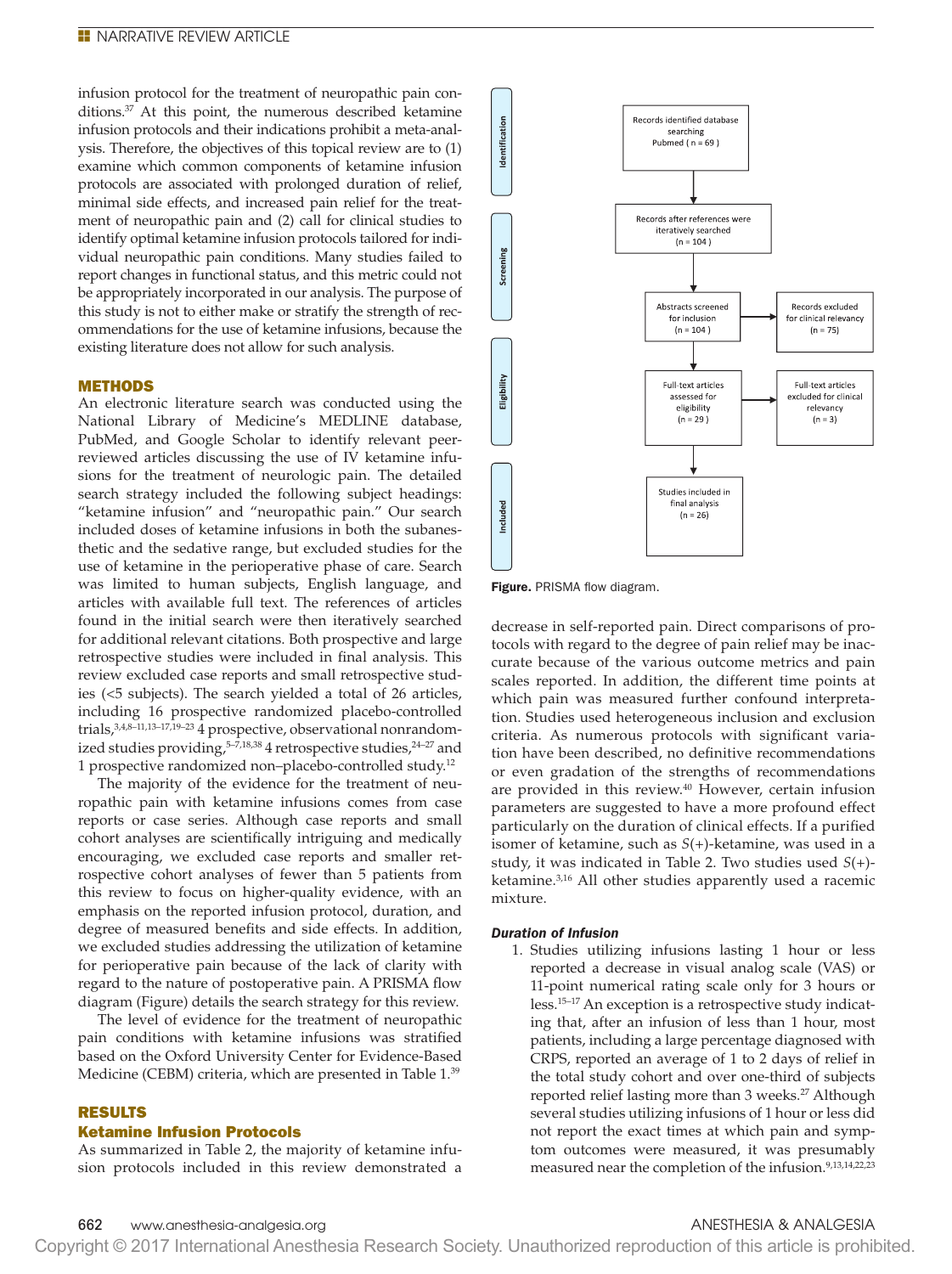|                       | Table 1. Oxford University Center for Evidence-Based Medicine (CEBM) Levels of Evidence                                                                                                                                   |                                                                                                     |                                                        |                                                                                 |                              |
|-----------------------|---------------------------------------------------------------------------------------------------------------------------------------------------------------------------------------------------------------------------|-----------------------------------------------------------------------------------------------------|--------------------------------------------------------|---------------------------------------------------------------------------------|------------------------------|
|                       | Level 1                                                                                                                                                                                                                   | Level 2                                                                                             | Level 3                                                | Level 4                                                                         | Level 5                      |
| Treatment<br>benefits | Systematic review of randomized<br>trials or n-of-1 trials                                                                                                                                                                | Randomized trial or<br>observational study<br>with dramatic effect                                  | Nonrandomized<br>controlled cohort/<br>follow-up study | Case series, case-<br>control studies.<br>or historically<br>controlled studies | Mechanism-based<br>reasoning |
| Treatment<br>harms    | Systematic review of randomized<br>trials, systematic review of<br>nested case-control studies.<br>n-of-1 trial with the patient you<br>are raising the question about.<br>or observational study with<br>dramatic effect | Individual<br>randomized trial<br>or (exceptionally)<br>observational study<br>with dramatic effect | Nonrandomized<br>controlled cohort/<br>follow-up study | Case series.<br>case-control.<br>or historically<br>controlled studies          | Mechanism-based<br>reasoning |

Source: [http://www.cebm.net/ocebm-levels-of-evidence/.](http://www.cebm.net/ocebm-levels-of-evidence/)

- 2. A study of 3 consecutive infusions lasting 1 hour administered in sequence every other day demonstrated a decrease in VAS compared with placebo that persisted for 2 weeks.12 A protocol utilizing ketamine infused over 1 hour only demonstrated a sustained decrease in VAS at 48 hours if the ketamine infusion was combined with a calcitonin infusion.<sup>11</sup>
- 3. One study only gave a single 2-hour infusion and reported an equivalent decrease in VAS compared with alfentanil administered over the same time period.21 An infusion protocol of 5 hours' duration reported decreased pain scores at 2 weeks but not at 3 and 4 weeks.10 Another protocol utilizing ketamine infusions over 4 hours given for 10 days resulted in reduced burning pain at 4 weeks, decreased hyperesthesia at 8 weeks, and decreased responses to components of the McGill Pain Questionnaire (MPQ) at 12 weeks.4 This study's outcomes seem to suggest that the duration of pain relief of individual protocols could be dependent on the measured outcome variable with some, such as the MPQ, more susceptible to pronounced improvements with ketamine therapy.
- 4. Finally, studies involving the use of 4- to 5-day infusion protocols in subanesthetic inpatient or intentionally sedating patients in intensive care unit (ICU) settings demonstrate pain relief lasting from 6 weeks to 6 months.3,5–7,18 Two retrospective studies did not report the duration of pain relief after a multiday infusion.24,25 In general, however, patients experienced side effects at the same rate regardless of the duration of the ketamine infusion.

#### *Total Infusion Dose*

Differences in reported measurements of pain make it challenging to compare pain relief achieved by different doses of ketamine over a similar period. Furthermore, it is not possible to attribute the duration of pain relief mostly to either the duration of infusion or the dose based on weight of infused ketamine.

1. In several studies, a total infused dose of ketamine ranging from 324 to 6800 mg administered over several days normalized to a 70-kg patient resulted in reductions in reported pain lasting between 4 weeks and 6 months, depending on the measurement tool used to evaluate pain reduction.<sup>3-7</sup> The range of ketamine doses was administered in both the inpatient and the outpatient setting. In contrast, 2 studies

with infusions at this dose did not report the duration with regard to pain relief.<sup>24,25</sup> It should be noted that to achieve some of the noted anesthetic doses of ketamine, patients were often placed in inpatient and ICU settings. However, one of these studies was able to achieve a cumulative dose of 1000 mg normalized to a 70-kg patient of ketamine infused at a subanesthetic rate over 10 days in the outpatient setting resulting in decreased burning pain for 4 weeks and decreased MPQ for 12 weeks.4 Presumably, this would also result in a decrease in the cost of the infusion protocol by sparing use of ICU or inpatient resources. It should be noted that high-dose infusions have only been studied in CRPS patients.

- 2. One study comparing an infused ketamine dose of either 17.5 or 35 mg normalized to a 70-kg patient given over 30 minutes in patients with oncologically induced pain resulted in a decrease in pain lasting 3 hours.17 A larger total dose of ketamine was reported to decrease pain to a greater extent. This is one of the few studies directly comparing different amounts of ketamine and demonstrates that increased doses will result in more profound, but not more lasting, pain relief when administered over the same period. In another study, 80 mg IV ketamine for the treatment of traumatic spinal cord injury resulted in 2 weeks of relief, which was not detectable at 3 or 4 weeks.10 Smaller total doses of infused ketamine did not result in continued pain relief beyond the immediate postinfusion period.15,21,22
- 3. Of significance to note is that, in the previously discussed studies, unpleasant psychomimetic side effects occurred at approximately the same rate regardless of the infused dose. This observation might be confounded by the use of coadministered medications, such as midazolam, in the cases with higher-dose ketamine infusions. Nonetheless, unpleasant psychomimetic side effects were described even at low total doses of ketamine in the above studies.<sup>17,21,22</sup>

# *Infusion Rate*

The majority of described protocols use an infusion rate between 0.1 and 0.5 mg/kg/h. $3,4,7,9-17,19,38$  Three protocols describe the use of infusion rates of greater than 0.1 mg/ kg/h, 2 of which required admission to an ICU setting for supportive care and monitoring, and 1 that was conducted as an outpatient also with appropriate monitoring.<sup>5,6,27</sup>

Copyright © 2017 International Anesthesia Research Society. Unauthorized reproduction of this article is prohibited.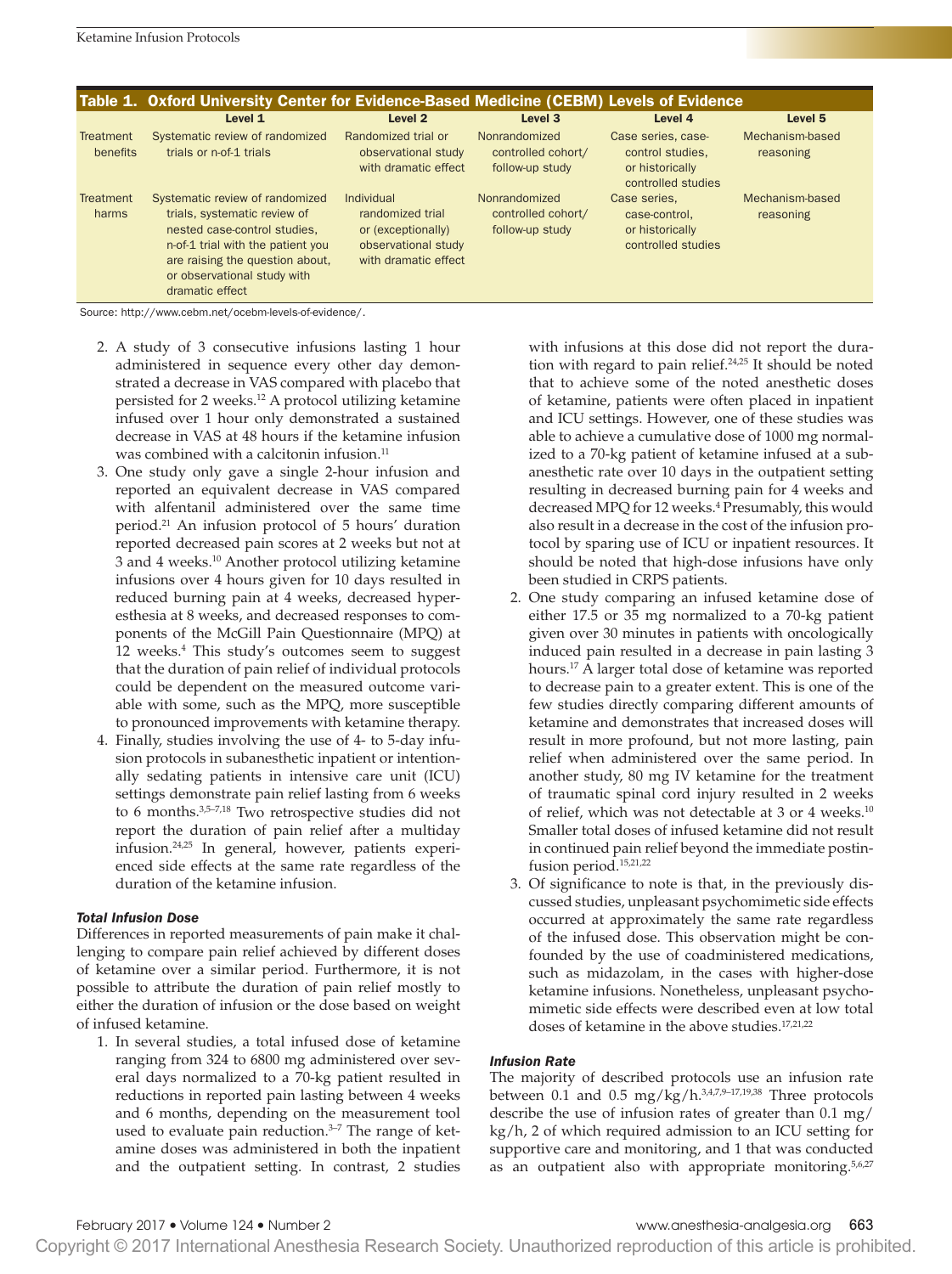|                                                          | Side Effects                   | 1. Ketamine increased<br>nausea, vomiting,<br>the incidence of<br>psychomimetic<br>effects.                  | 2. No difference in<br>headaches.                                                                                           | nausea, headache,<br>experienced side<br>effects, including<br>placebo patients<br>patients and 2<br>1. Four ketamine<br>and tiredness. | 2. No patient reported<br>hallucinations or<br>dysphoria.                                                                    | sensation of warmth,<br>side effects reported<br>reported at 2 wk. No<br>dizziness, fatigue,<br>and slight anxiety<br>hyperhidrosis,<br>at 6 wk.<br>Weakness, |                                                                                                                 |
|----------------------------------------------------------|--------------------------------|--------------------------------------------------------------------------------------------------------------|-----------------------------------------------------------------------------------------------------------------------------|-----------------------------------------------------------------------------------------------------------------------------------------|------------------------------------------------------------------------------------------------------------------------------|---------------------------------------------------------------------------------------------------------------------------------------------------------------|-----------------------------------------------------------------------------------------------------------------|
|                                                          | <b>Secondary Outcomes</b>      | No difference in:                                                                                            | 3. Threshold for touch.<br>4. Skin temperature.<br>measurement of<br>1. RASQ and WAQ.<br>5. Volumetric<br>2. AROM.<br>limb. | questionnaires.<br>2 quality of life<br>No difference in                                                                                |                                                                                                                              | weaned from opioid<br>therapy at 6 wk.<br>successfully<br>1. All patients                                                                                     | attention measured<br>learning or memory<br>measured by HVLT.<br>3. No change in<br>2. No change in<br>by CCPT. |
|                                                          | <b>Duration of Pain Relief</b> | compared with placebo<br>Decreased NRS-11<br>until 11 wk.                                                    |                                                                                                                             | 0.1 mg PO clonidine 1. Decrease in sensory<br>components of the<br>MPQ at 12 wk.<br>and affective                                       | hyperesthesia at 8 wk.<br>3. Reduction in burning<br>pain and pain in the<br>most affect limb at<br>2. Reduction in<br>4 wk. | Supportive ICU care 1. Decrease in acute pain<br>measured by MPQ at<br>6 wk.                                                                                  | pain measured by PRI<br>2. Decrease in overall<br>at 6 wk.                                                      |
|                                                          | Combination<br>Therapy         | None                                                                                                         |                                                                                                                             | the start of each<br>midazolam at<br>daily infusion<br>and 4 mg IV                                                                      |                                                                                                                              |                                                                                                                                                               |                                                                                                                 |
|                                                          | Dose Range                     | $S(+)$ -ketamine<br>patient. 0.43<br>normalized<br>to a 70-kg<br>maximum.<br>mg/kg/h<br>$22.2$ mg/h<br>used. |                                                                                                                             | 100 mg over<br>maximum<br>4 h. 0.35<br>mg/kg/h                                                                                          |                                                                                                                              | 250-300 µg/<br>target serum<br>dL resulting<br>in medically<br>$3-7$ mg/kg/h<br>level of<br>induced<br>coma.                                                  |                                                                                                                 |
|                                                          | <b>Setting</b><br>Study        | $\triangleq$                                                                                                 |                                                                                                                             | $\sigma$                                                                                                                                |                                                                                                                              | $\triangleq$                                                                                                                                                  |                                                                                                                 |
| Table 2. Summary of Reported Ketamine Infusion Protocols | Duration of<br>Infusion        | continuously<br>100h                                                                                         |                                                                                                                             | nonconsecutive<br>4 h for 10<br>days                                                                                                    |                                                                                                                              | an inpatient ICU<br>continuously in<br>setting<br>4.5 d                                                                                                       |                                                                                                                 |
|                                                          | Study<br>Design                | parallel<br>PRCT                                                                                             |                                                                                                                             | parallel<br>PRCT                                                                                                                        |                                                                                                                              | PONRT                                                                                                                                                         |                                                                                                                 |
|                                                          | <b>Study Size</b>              | 60                                                                                                           |                                                                                                                             | 19                                                                                                                                      |                                                                                                                              | $\circ$                                                                                                                                                       |                                                                                                                 |
|                                                          | Indication<br>Clinical         | CRPS-1                                                                                                       |                                                                                                                             | <b>CRPS</b>                                                                                                                             |                                                                                                                              | CRPS-1                                                                                                                                                        |                                                                                                                 |
|                                                          | Reference                      | Sigtermans<br>et al <sup>3</sup>                                                                             |                                                                                                                             | Schwartzman<br>et al <sup>4</sup>                                                                                                       |                                                                                                                              | Koffler et al <sup>5</sup>                                                                                                                                    |                                                                                                                 |

664 www.anesthesia-analgesia.org and analysis and analysis of the state of the anti-state analysis of the analysis of the analysis of the analysis of the analysis of the analysis of the analysis of the analysis of the anal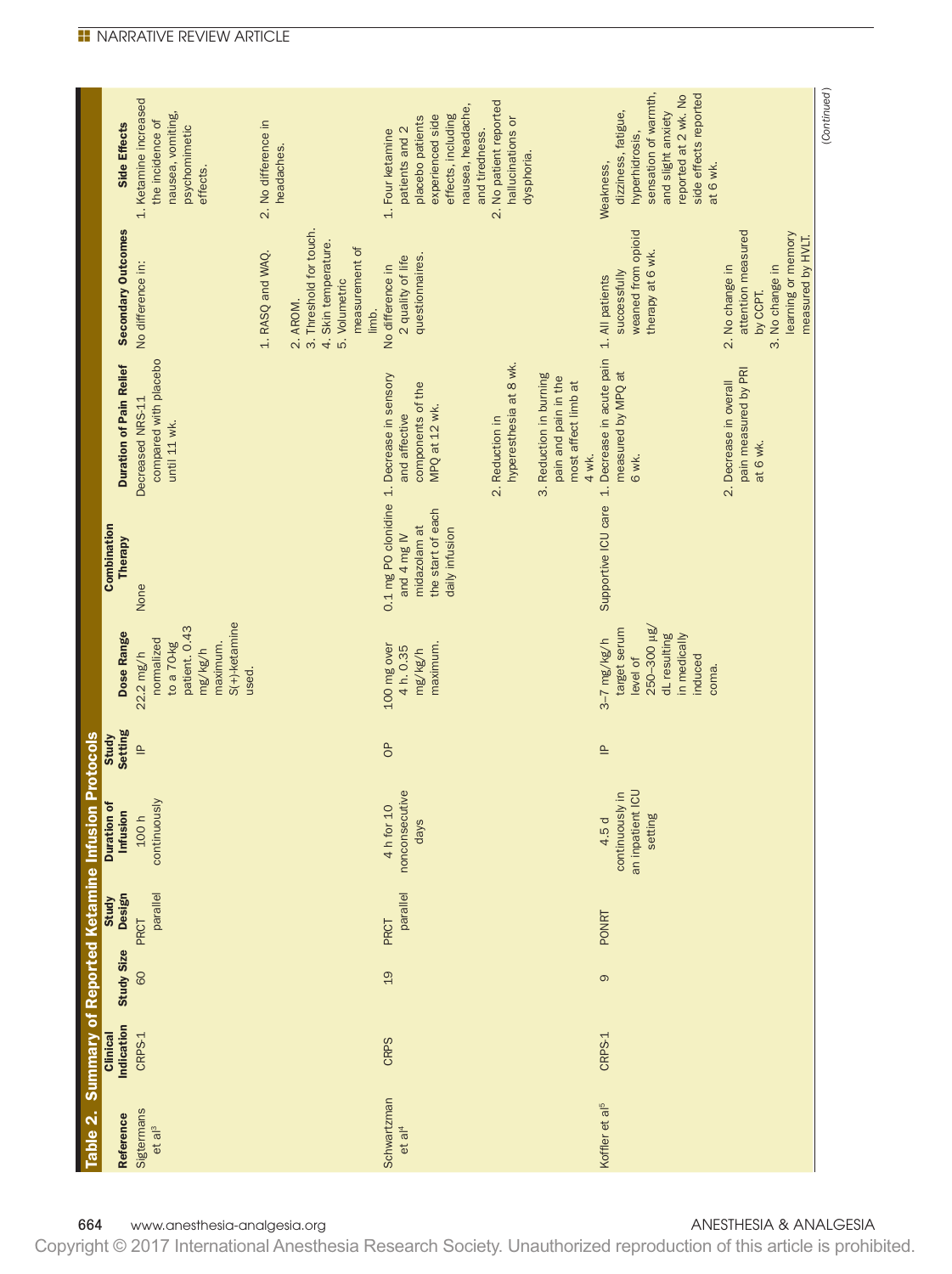|                    |                                  |                                                                                                                       |                                                                                                  |                                                               |                                                                                                                                                                                   |                                                                                                                                                |                                                                                                | (Continued) |
|--------------------|----------------------------------|-----------------------------------------------------------------------------------------------------------------------|--------------------------------------------------------------------------------------------------|---------------------------------------------------------------|-----------------------------------------------------------------------------------------------------------------------------------------------------------------------------------|------------------------------------------------------------------------------------------------------------------------------------------------|------------------------------------------------------------------------------------------------|-------------|
|                    | Side Effects                     | None.                                                                                                                 |                                                                                                  | None.                                                         |                                                                                                                                                                                   | inebriation was used<br>universally noted.<br>as the end point<br>for titration and<br>1. Sensation of                                         | hallucinations.<br>experienced<br>experienced<br>3. Six patients<br>2. No patient<br>sedation. |             |
|                    | Secondary Outcomes               | anxiety measured<br>life measured by<br>Improved quality of<br>depression or<br>3. No change in<br>WHYMPI.<br>by BDI. |                                                                                                  | None.                                                         |                                                                                                                                                                                   | None.                                                                                                                                          |                                                                                                |             |
|                    | <b>Duration of Pain Relief</b>   | mo, 3 mo, and 6 mo.<br>1. Pain relief at 1 wk, 1                                                                      | CRPS symptoms in<br>2. Recrudescence of<br>6 mo and at lower<br>6/20 patients at<br>intensities. | 1. Pain relief starting at<br>3 d.                            | patients reported pain<br>patients reported pain<br>relief lasting for 4 mo.<br>relief lasting for 6 mo.<br>4. Inpatient supportive<br>3. Forty percent of<br>2. Sixty percent of | average duration of<br>1. After first infusion,<br>relief 9.44 mo.<br>care.                                                                    | 2. After second infusion,<br>average duration of<br>pain relief 25 mo.                         |             |
|                    | Combination<br>Therapy           | 1. Bolus of $2.5 - 7.5$<br>mg midazolam,<br>followed by                                                               | $0.15 - 0.4$ mg/<br>$0.2 - 0.85 \mu g$<br>infusion at<br>2. Clonidine<br>kg/h.<br>kg/h.          | 1. Midazolam 2-4<br>3. Supportive ICU<br>mg Q4h PRN.<br>care. | supportive care.<br>transdermal.<br>$0.1$ mg/d<br>2. Clonidine<br>3. Inpatient                                                                                                    | None.                                                                                                                                          |                                                                                                |             |
|                    | Dose Range                       | mg/kg, then 3<br>mg/kg/h and<br>Bolus of 1-1.5                                                                        | increased to 7<br>mg/kg/h.                                                                       | increased to a<br>maximum rate<br>$10$ mg/h                   | of 40 mg/h.                                                                                                                                                                       | infusion rate<br>as tolerated<br>23.4 mg/h.<br>Increased<br>maximum<br>tolerated<br>Average<br>10 mg/h.                                        |                                                                                                |             |
|                    | <b>Setting</b><br><b>Study</b>   | $\triangleq$                                                                                                          |                                                                                                  | $\triangleq$                                                  |                                                                                                                                                                                   | $\triangleq$                                                                                                                                   |                                                                                                |             |
|                    | ð<br>Infusion<br><b>Duration</b> | in an inpatient<br>5 d continuously<br>ICU setting.                                                                   |                                                                                                  | in an inpatient<br>5 d continuously<br>setting.               |                                                                                                                                                                                   | 2 received a<br>Ten patients<br>infusion and<br>l for<br>as long as<br>a second<br>tolerated<br>infusion.<br>patient-<br>received<br>Continued | third infusion.                                                                                |             |
|                    | <b>Design</b><br>Study           | <b>PONRT</b>                                                                                                          |                                                                                                  | <b>PONRT</b>                                                  |                                                                                                                                                                                   |                                                                                                                                                |                                                                                                |             |
|                    | <b>Study Size</b>                | 20                                                                                                                    |                                                                                                  | 16                                                            |                                                                                                                                                                                   | 31 CRPS-1 RS<br>CPRS-2<br>and 2                                                                                                                |                                                                                                |             |
|                    | Indication<br>Clinical           | CRPS-1                                                                                                                |                                                                                                  | CRPS-1                                                        |                                                                                                                                                                                   | CRPS-1 and 2                                                                                                                                   |                                                                                                |             |
| Table 2. Continued | Reference                        | Kiefer et al <sup>6</sup>                                                                                             |                                                                                                  | Goldberg et<br>$\overline{a}$                                 |                                                                                                                                                                                   | Correll et al <sup>26</sup>                                                                                                                    |                                                                                                |             |
|                    |                                  | February 2017 . Volume 124 . Number 2                                                                                 |                                                                                                  |                                                               |                                                                                                                                                                                   | www.anesthesia-analgesia.org                                                                                                                   |                                                                                                | 665         |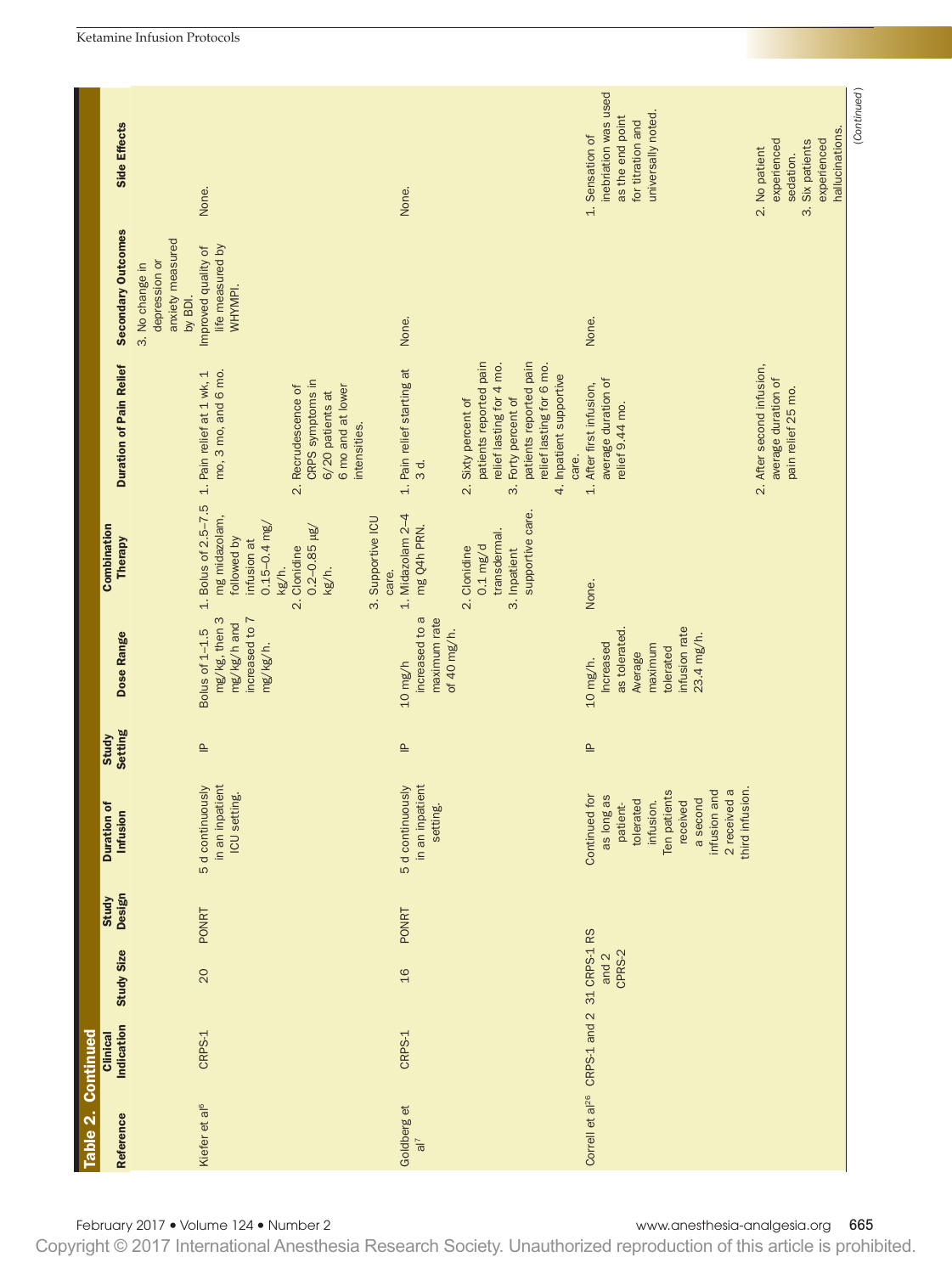| Table 2. Continued                   |                                    |                   |                                                            |                                  |                         |                                                        |                                                                                        |                                                                                                                                      |                                                                                                                                                                |                                                                                                                                                     |
|--------------------------------------|------------------------------------|-------------------|------------------------------------------------------------|----------------------------------|-------------------------|--------------------------------------------------------|----------------------------------------------------------------------------------------|--------------------------------------------------------------------------------------------------------------------------------------|----------------------------------------------------------------------------------------------------------------------------------------------------------------|-----------------------------------------------------------------------------------------------------------------------------------------------------|
| Reference                            | Indication<br>Clinical             | <b>Study Size</b> | Design<br>Study                                            | ŏ<br>Infusion<br><b>Duration</b> | <b>Setting</b><br>Study | Dose Range                                             | Combination<br><b>Therapy</b>                                                          | <b>Duration of Pain Relief</b>                                                                                                       | <b>Secondary Outcomes</b>                                                                                                                                      | Side Effects                                                                                                                                        |
| Eide et al <sup>8</sup>              | spinal cord<br>Traumatic<br>injury | $\circ$           | crossover<br>PRCT                                          | $17-21$ min                      | $\triangleq$            | 60 µg/kg bolus<br>infusion of 6<br>µg/kg.              | None.                                                                                  | compared with placebo<br>Decreased continuous<br>VAS pain intensity<br>immediately after<br>and allodynia.                           | 1. No change in heat<br>pain threshold.                                                                                                                        | experienced elevated<br>being most common.<br>Five patients reported<br>modest dizziness<br>side effects with<br>transaminases.<br>4. Four patients |
| Kvarnström<br>et al <sup>9</sup>     | spinal cord<br>Traumatic<br>injury | 10                | crossover<br>PRCT                                          | 40 min                           |                         | Not reported 0.4 mg/kg of<br>ketamine.                 | None.                                                                                  | Five of 10 had a 50%<br>reduction in VAS<br>immediately.<br>infusion.                                                                | 2. No change in wind<br>Quantitative sensory<br>threshold testing<br>testing, vibratory<br>testing, thermal<br>were equivalent<br>between the<br>up-like pain. | ketamine infusions<br>with somnolence,<br>reported adverse<br>side effects after<br>Nine of 10 patients<br>dizziness, and                           |
| Amr <sup>10</sup>                    | spinal cord<br>Traumatic<br>injury | 40                | crossover<br>placebo<br>active<br>PRCT                     | 5h                               | $\triangleq$            | 80 mg ketamine. 1.2-5 mg IV                            | midazolam.                                                                             | immediately after and 2<br>1. Reduction of pain<br>wk after infusion.                                                                | placebo and the<br>ketamine group.<br>None.                                                                                                                    | changes in vision<br>being the most<br>common.<br>None.                                                                                             |
| Eichenberger<br>${\rm et\, al^{11}}$ | Phantom limb<br>pain               | 10                | Crossover<br>PRCT                                          | $\frac{1}{1}$                    | $\sigma$                | ketamine.<br>$0.4$ mg/kg                               | infusion with a<br>One arm of study<br>gabapentin.<br>combined<br>ketamine<br>2.300 mg | 2. No difference in pain<br>at 3 and 4 wk after<br>1. Six of 10 patients<br>reduction in VAS.<br>reported a 50%<br>infusion.         | Study not powered to<br>detect changes in<br>pain threshold or<br>pain tolerance.                                                                              | hearing impairments.<br>experienced visual<br>hallucinations,<br>1. Five patients                                                                   |
|                                      |                                    |                   |                                                            |                                  |                         |                                                        | 200 IU calcitonin<br>infusion over 1 h.                                                | 50% reduction in VAS<br>ketamine produced<br>2. Only combination<br>of calcitonin and                                                |                                                                                                                                                                | experienced sedation<br>during the ketamine<br>2. Three patients<br>infusion.                                                                       |
| Kim et al <sup>12</sup>              | <b>PHN</b>                         | 30                | ketamine<br>PRNCT <sub>15</sub><br>MgSO <sub>4</sub><br>15 | 1 h every other<br>3d<br>day for | $\triangleq$            | 30 mg/kg of<br>ketamine or<br>$0.1$ mg/kg<br>$MgSO4$ . | render patients<br>midazolam to<br>unconscious.<br>$0.1$ mg/kg                         | ketamine and MgSO <sub>4</sub><br>from baseline but no<br>VAS at 2 wk for both<br>1. Decreased mean<br>group difference.<br>at 48 h. | 1. Ketamine group had The most common<br>and electrical pain.<br>improved allodynia                                                                            | included somnolence<br>reported in both<br>infusion groups<br>complications<br>and dizziness.                                                       |
|                                      |                                    |                   |                                                            |                                  |                         |                                                        |                                                                                        |                                                                                                                                      |                                                                                                                                                                | (Continued)                                                                                                                                         |

666 www.anesthesia-analgesia.org and analysis and analysis of the state of the state and analysis and analysis and analysis and analysis and analysis and analysis and analysis and analysis and analysis and analysis and ana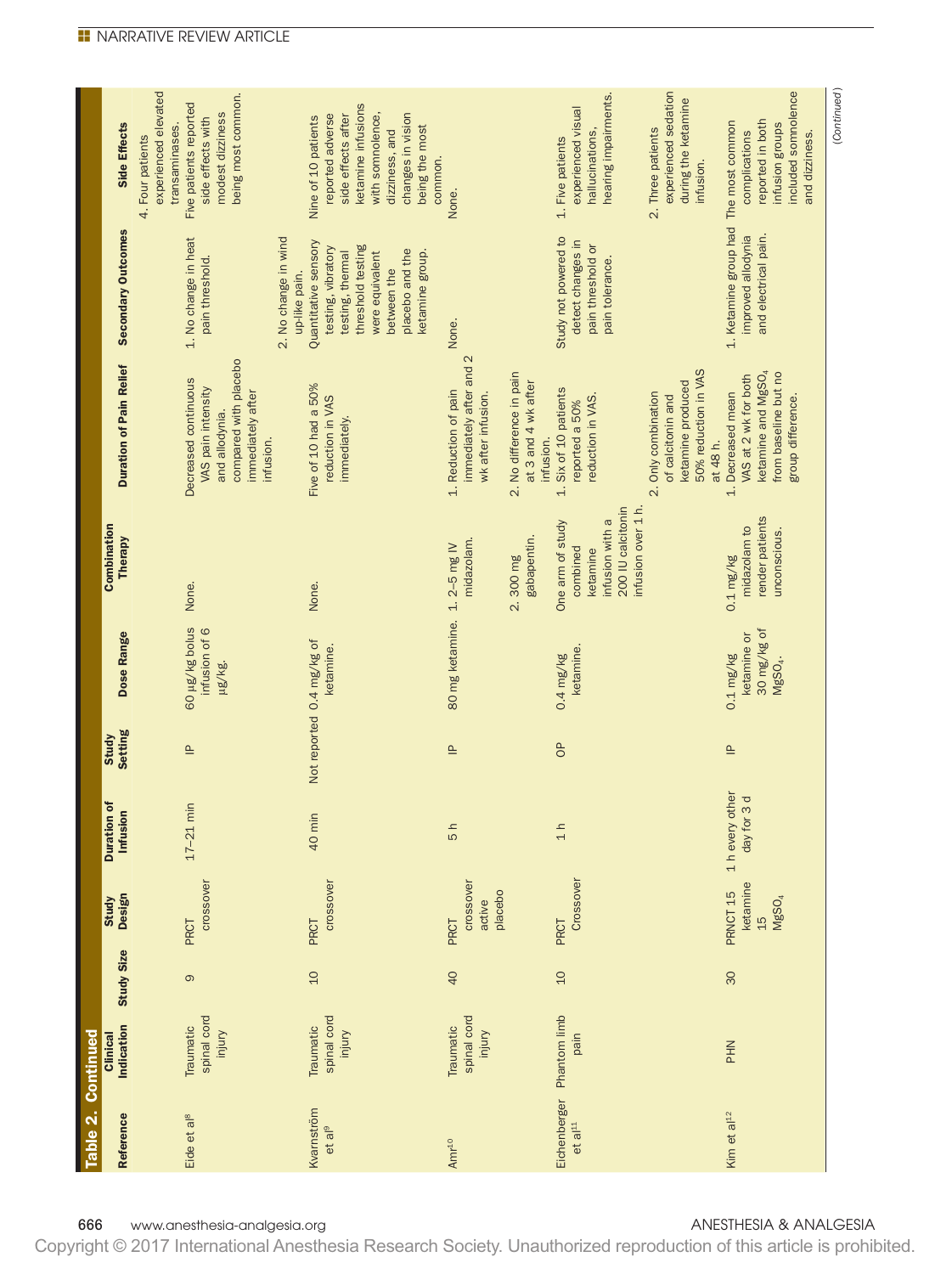| Side Effects<br>Secondary Outcomes<br>2. Painful cold and<br>tingling sense | All patients experienced<br>unpleasant side<br>of nonspecified<br>some degree<br>thresholds for cold,<br>warm, heat pain, or<br>improved in MgSO <sub>4</sub><br>tactile sensations.<br>No changes in | effects.                                                                                                                                | None.                                                                                                                                                                                                                                                                                    | None.<br>Reduced local pain<br>1. Reduced IM saline<br>area and referred<br>induced VAS pain<br>summation after<br>area and peak.<br>cutaneous and | muscular electrical<br>electrical pain<br>No change in | None.<br>pain threshold at 20                                                           |
|-----------------------------------------------------------------------------|-------------------------------------------------------------------------------------------------------------------------------------------------------------------------------------------------------|-----------------------------------------------------------------------------------------------------------------------------------------|------------------------------------------------------------------------------------------------------------------------------------------------------------------------------------------------------------------------------------------------------------------------------------------|----------------------------------------------------------------------------------------------------------------------------------------------------|--------------------------------------------------------|-----------------------------------------------------------------------------------------|
| <b>Duration of Pain Relief</b><br>2. No difference in DN4<br>scale at 2 wk. | group.<br>$\overline{a}$<br>immediately after<br>1. Reduced pain<br>infusion.                                                                                                                         | 2. Reduced experimentally<br>abnormal thermal pain<br>induced allodynia and<br>wind up-like pain.<br>3. Normalization of<br>sensations. | None.<br>reported at least a 50%<br>report a 50% reduction<br>Seven patients did not<br>3. Five patients reported<br>Seventeen patients<br>reduction in VAS in<br>response to saline<br>reduction in VAS.<br>at least a 50%<br>placebo.<br>in VAS.<br>$\div$<br>$\overline{\mathcal{N}}$ | 3. Attenuation<br>of temporal<br>pain area.<br>$\overline{\mathcal{N}}$<br>1. No change in VAS<br>duration.                                        | stimulation.<br>threshold.<br>4.                       | 1. Reduced VAS at 20 and 1. Increased pressure<br>and 80 min.<br>80 min after infusion. |
| supportive care.<br>Combination<br>Therapy<br>2. Inpatient                  | None.                                                                                                                                                                                                 |                                                                                                                                         | None.                                                                                                                                                                                                                                                                                    | None.                                                                                                                                              |                                                        | None.                                                                                   |
| Dose Range                                                                  | $0.15$ mg/kg<br>ketamine.                                                                                                                                                                             |                                                                                                                                         | ketamine<br>$0.3$ mg/kg                                                                                                                                                                                                                                                                  | ketamine<br>$0.3 \text{ mg/kg}$                                                                                                                    |                                                        | ketamine<br>Not reported 0.3 mg/kg                                                      |
| Study<br>Setting                                                            | $\triangleq$                                                                                                                                                                                          |                                                                                                                                         | $\theta$                                                                                                                                                                                                                                                                                 | $\sigma$                                                                                                                                           |                                                        |                                                                                         |
| ៵<br>Infusion<br><b>Duration</b>                                            | $10 \text{ min}$                                                                                                                                                                                      |                                                                                                                                         | 30 min                                                                                                                                                                                                                                                                                   | 30 min                                                                                                                                             |                                                        | $10 \text{ min}$                                                                        |
| Study<br>Design                                                             | crossover<br>PRCT                                                                                                                                                                                     |                                                                                                                                         | crossover<br>PRCT                                                                                                                                                                                                                                                                        | crossover<br>PRCT                                                                                                                                  |                                                        | crossover<br>PRCT                                                                       |
| <b>Study Size</b>                                                           | $\infty$                                                                                                                                                                                              |                                                                                                                                         | 29                                                                                                                                                                                                                                                                                       | 15                                                                                                                                                 |                                                        | $11$                                                                                    |
| Indication<br>Clinical                                                      | <b>PHN</b>                                                                                                                                                                                            |                                                                                                                                         | Fibromyalgia                                                                                                                                                                                                                                                                             | Fibromyalgia                                                                                                                                       |                                                        | Fibromyalgia                                                                            |
| Reference                                                                   | Eide et al <sup>13</sup>                                                                                                                                                                              |                                                                                                                                         | al (Part $1)^{14}$<br>Nielsen et<br><b>Graven-</b>                                                                                                                                                                                                                                       | al (Part $2)^{14}$<br>Nielsen et<br>Graven-                                                                                                        |                                                        | Sörensen et<br>al <sup>15</sup>                                                         |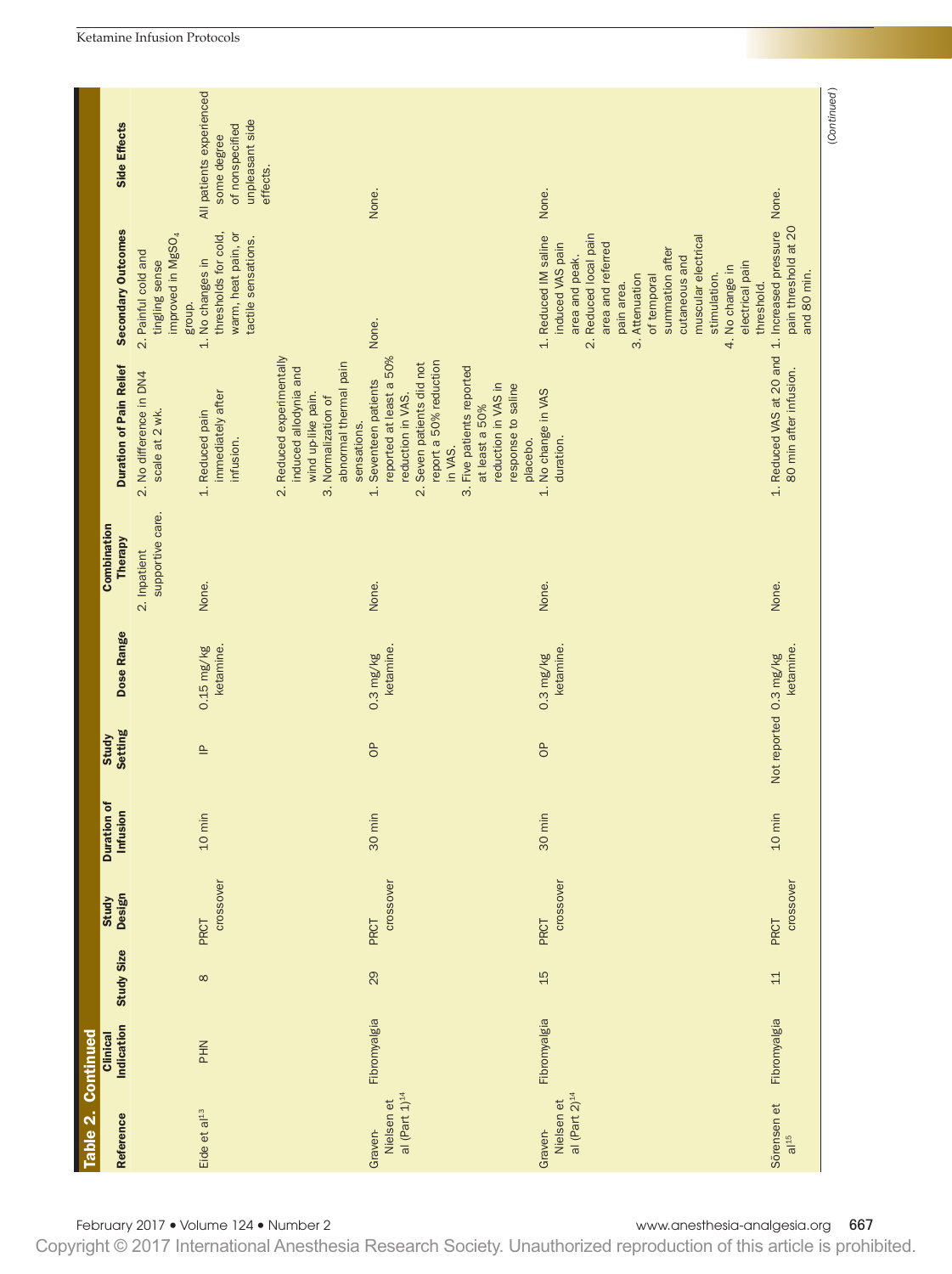| after the 0.25-mg/kg<br>measured by Bowdle<br>increased incidence<br>psychedelic effects<br>No difference in ESS.<br>12 patients reported<br>kg infusion and 1<br>after the 0.5-mg/<br>at higher doses.<br>Side Effects<br>psychomimetic<br>reported visual<br>2. No changes in<br>hallucinations<br>questionnaire.<br>No difference in<br>1. Four patients<br>effects with<br>infusion.<br>MMSE.<br><b>Secondary Outcomes</b><br>patient satisfaction<br>points, and muscle<br>tolerance at tender<br>1. No differences in<br>2. No differences in<br>endurance at 20<br>MSO <sub>4</sub> utilization<br>3. No difference in<br>2. Increased pain<br>points, control<br>and 80 min.<br>were noted.<br>were noted.<br>ESAS.<br>None.<br>None.<br>None.<br>NRS-11 pain at 90 and<br>at 2 h, 24 h, and 48 h<br><b>Duration of Pain Relief</b><br>associated with larger<br>3. One patient continued<br>between the 2 groups<br>cessation of infusion.<br>2. Maximum duration of<br>1. Both groups reduced<br>decreased pain after<br>1. All patients reported<br>2. No reduction in pain<br>to report decreased<br>decrease in pain at<br>pain within 24 h of<br>was observed at 8<br>both doses at 3 h.<br>wk in either group<br>measured by FIQ.<br>2. Larger dose was<br>Five of 29 initial<br>1. NPIS equivalent<br>responders had<br>relief was 8 wk.<br>pain at 12 h.<br>postinfusion.<br>180 min.<br>$\frac{1}{3}h.$<br>$\div$<br>All patients received<br>taking concurrent<br>Equivalent opioid<br>dose if not naive.<br>1 mg/kg $MSO4$<br>if opioid naive.<br>All patients were<br><b>Therapy</b><br>opioids.<br>None.<br>None.<br>increased to 1<br>for day 1, 300<br>500 mg/24 h<br>$S(+)$ -ketamine<br>Dose Range<br>$0.25$ mg/kg of<br>ketamine or<br>100 mg/24 h<br>midazolam.<br>$0.5 \text{ mg/kg}$<br>$0.5$ mg/kg of<br>or 5 mg IV<br>day 2, and<br>$mg/24$ for<br>thereafter.<br>ketamine.<br>mg/kg if<br>for 24 h,<br>$NPIS > 1$ .<br>$0.5 \text{ mg/kg}$<br>$\theta$<br>$\sigma$<br>$\triangleq$<br>$\triangleq$<br>Infusion<br>30 min<br>30 min<br>$3-5d$<br>48 h<br>placebo<br>parallel<br>parallel<br>active<br>PONRT<br>PRCT<br>PRCT<br>PRCT |                                         | Table 2. Continued<br>Clinical |          |                        | $\mathbf{r}$<br><b>Duration</b> |                         | Combination |  |  |
|---------------------------------------------------------------------------------------------------------------------------------------------------------------------------------------------------------------------------------------------------------------------------------------------------------------------------------------------------------------------------------------------------------------------------------------------------------------------------------------------------------------------------------------------------------------------------------------------------------------------------------------------------------------------------------------------------------------------------------------------------------------------------------------------------------------------------------------------------------------------------------------------------------------------------------------------------------------------------------------------------------------------------------------------------------------------------------------------------------------------------------------------------------------------------------------------------------------------------------------------------------------------------------------------------------------------------------------------------------------------------------------------------------------------------------------------------------------------------------------------------------------------------------------------------------------------------------------------------------------------------------------------------------------------------------------------------------------------------------------------------------------------------------------------------------------------------------------------------------------------------------------------------------------------------------------------------------------------------------------------------------------------------------------------------------------------------------------------------------------------------------------------------------------------|-----------------------------------------|--------------------------------|----------|------------------------|---------------------------------|-------------------------|-------------|--|--|
|                                                                                                                                                                                                                                                                                                                                                                                                                                                                                                                                                                                                                                                                                                                                                                                                                                                                                                                                                                                                                                                                                                                                                                                                                                                                                                                                                                                                                                                                                                                                                                                                                                                                                                                                                                                                                                                                                                                                                                                                                                                                                                                                                                     | <b>Study Size</b><br>Indication         |                                |          | <b>Study</b><br>Design |                                 | <b>Study</b><br>Setting |             |  |  |
|                                                                                                                                                                                                                                                                                                                                                                                                                                                                                                                                                                                                                                                                                                                                                                                                                                                                                                                                                                                                                                                                                                                                                                                                                                                                                                                                                                                                                                                                                                                                                                                                                                                                                                                                                                                                                                                                                                                                                                                                                                                                                                                                                                     |                                         |                                |          |                        |                                 |                         |             |  |  |
|                                                                                                                                                                                                                                                                                                                                                                                                                                                                                                                                                                                                                                                                                                                                                                                                                                                                                                                                                                                                                                                                                                                                                                                                                                                                                                                                                                                                                                                                                                                                                                                                                                                                                                                                                                                                                                                                                                                                                                                                                                                                                                                                                                     | 24<br>Fibromyalgia                      |                                |          |                        |                                 |                         |             |  |  |
|                                                                                                                                                                                                                                                                                                                                                                                                                                                                                                                                                                                                                                                                                                                                                                                                                                                                                                                                                                                                                                                                                                                                                                                                                                                                                                                                                                                                                                                                                                                                                                                                                                                                                                                                                                                                                                                                                                                                                                                                                                                                                                                                                                     | Cancer-induced<br>neuropathy            |                                | $\infty$ |                        |                                 |                         |             |  |  |
|                                                                                                                                                                                                                                                                                                                                                                                                                                                                                                                                                                                                                                                                                                                                                                                                                                                                                                                                                                                                                                                                                                                                                                                                                                                                                                                                                                                                                                                                                                                                                                                                                                                                                                                                                                                                                                                                                                                                                                                                                                                                                                                                                                     |                                         |                                |          |                        |                                 |                         |             |  |  |
|                                                                                                                                                                                                                                                                                                                                                                                                                                                                                                                                                                                                                                                                                                                                                                                                                                                                                                                                                                                                                                                                                                                                                                                                                                                                                                                                                                                                                                                                                                                                                                                                                                                                                                                                                                                                                                                                                                                                                                                                                                                                                                                                                                     | 29<br>Cancer pain                       |                                |          |                        |                                 |                         |             |  |  |
|                                                                                                                                                                                                                                                                                                                                                                                                                                                                                                                                                                                                                                                                                                                                                                                                                                                                                                                                                                                                                                                                                                                                                                                                                                                                                                                                                                                                                                                                                                                                                                                                                                                                                                                                                                                                                                                                                                                                                                                                                                                                                                                                                                     | refractory to<br>Cancer pain<br>opioids |                                | 20       |                        |                                 |                         |             |  |  |
|                                                                                                                                                                                                                                                                                                                                                                                                                                                                                                                                                                                                                                                                                                                                                                                                                                                                                                                                                                                                                                                                                                                                                                                                                                                                                                                                                                                                                                                                                                                                                                                                                                                                                                                                                                                                                                                                                                                                                                                                                                                                                                                                                                     |                                         |                                |          |                        |                                 |                         |             |  |  |

668 www.anesthesia-analgesia.org and analysis and analysis of the state of the state and analysis and analysis and analysis and analysis and analysis and analysis and analysis and analysis and analysis and analysis and ana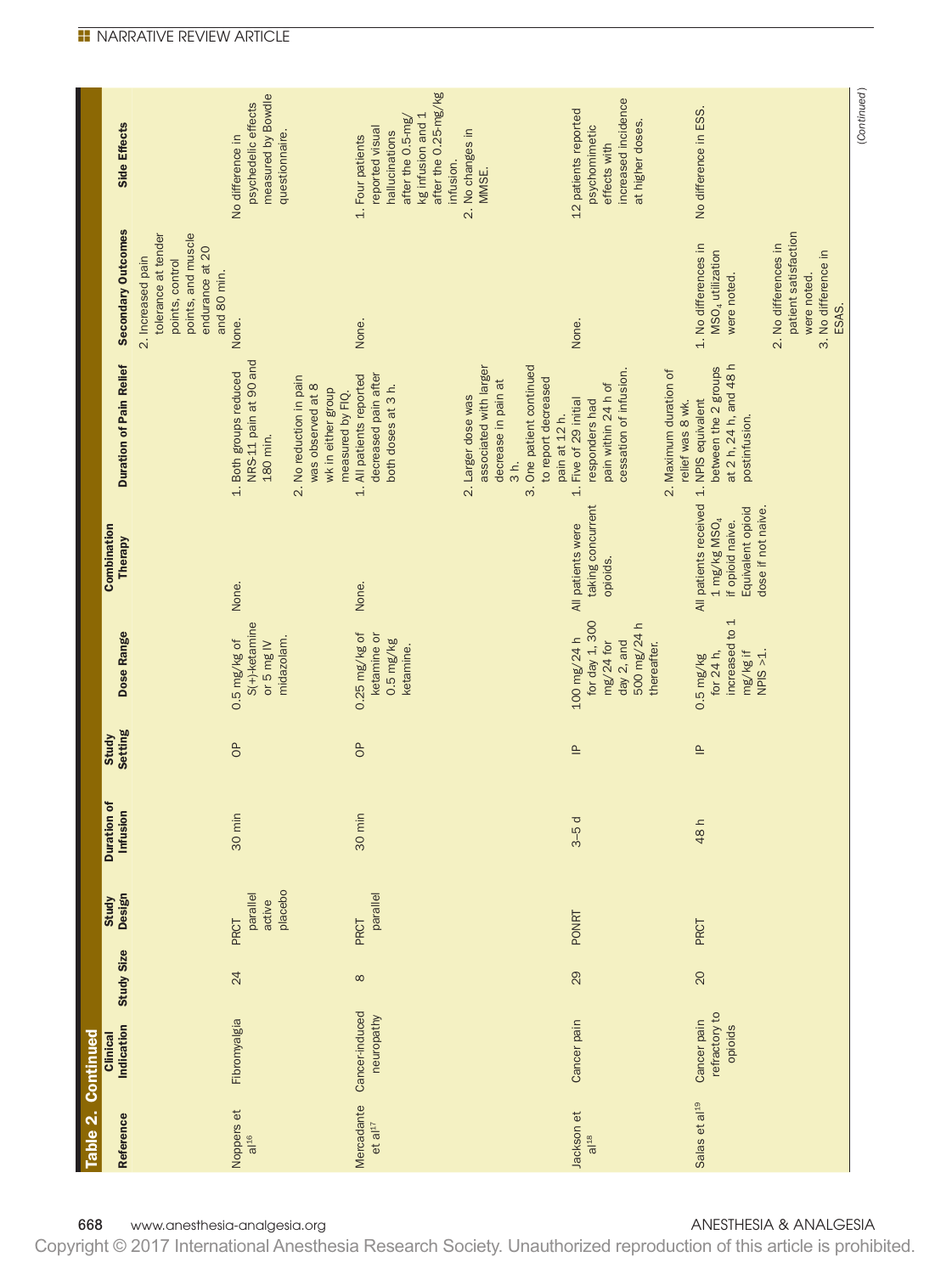|                    |                                |                                                                         |                                                                                                |                                                                                                                                                                                                                         |                                                                                                                                                             |                                                                                                                                     | (Continued)                                                             |
|--------------------|--------------------------------|-------------------------------------------------------------------------|------------------------------------------------------------------------------------------------|-------------------------------------------------------------------------------------------------------------------------------------------------------------------------------------------------------------------------|-------------------------------------------------------------------------------------------------------------------------------------------------------------|-------------------------------------------------------------------------------------------------------------------------------------|-------------------------------------------------------------------------|
|                    | Side Effects                   | 1. One patient had<br>psychomimetic<br>effects.                         | pre-existing nausea,<br>2. Five patients had<br>which continued<br>during the study<br>period. | events either during<br>muscle movement,<br>decreased BP, and<br>or after infusions,<br>including snoring,<br>reported adverse<br>increased BP No<br>patient reported<br>decreased HR,<br>50% of patients<br>dysphoria. | receiving ketamine<br>A third of patients<br>lightheadedness.<br>developed mild<br>2. Three subjects<br>developed<br>sedation.<br>$\div$                    | dissociative reactions.<br>muteness, nausea,<br>each experienced<br>and dizziness.<br>Two patients<br>experienced<br>Three patients | hemodynamic<br>1. No significant<br>changes.                            |
|                    | Secondary Outcomes             | compared with<br>1. Lower MSO <sub>4</sub><br>requirement<br>baseline.  | Patients reported<br>durable improved<br>sleep.<br>$\overline{\mathcal{N}}$                    |                                                                                                                                                                                                                         | alfentanil decreased<br>1. Both ketamine and<br>the stroking-evoked<br>and cold allodynia<br>Von Frey-evoked<br>decreased the<br>2. Only ketamine<br>areas. | before the onset of<br>Side effects occurred<br>allodynia area.<br>pain relief.                                                     | 1. Ketamine reduced<br>VAS scores.                                      |
|                    | <b>Duration of Pain Relief</b> | compared with baseline<br>1. Improved pain scores<br>on first day.      |                                                                                                | Decreased VAS compared None.<br>with baseline 2 wk<br>after treatment.                                                                                                                                                  | immediately after the<br>dependent reduction<br>in stroking pain<br>1. Concentration-<br>infusion.                                                          | allodynia after infusion.<br>1. Equivalent decrease in<br>pain after the infusion.<br>2. Equivalent decreased                       | area of allodynia were<br>related after infusion.<br>1. VAS and reduced |
|                    | Combination<br><b>Therapy</b>  | bolus followed by<br>1 mg midazolam<br>$0.5 - 1$ mg/h.                  | 2. Supportive ICU<br>care.                                                                     | 0.025 mg/kg<br>loading dose<br>midazolam.<br>followed by<br>midazolam                                                                                                                                                   | diphenhydramine<br>placebo control.<br>a target plasma<br>alfentanil with<br>concentration<br>of 25, 50, 75<br>Compared with<br>ng/mL or a                  | combined with<br>alfentanil at of<br>$1.5 \ \mu g/kg/mL$<br>One study arm                                                           | None.                                                                   |
|                    | Dose Range                     | $0.2 - 0.25$ mg/<br>$0.25 \text{ mg/kg}$<br>ketamine<br>bolus.<br>kg/h. |                                                                                                | $0.2$ mg/kg bolus $0.1$ mg/kg<br>$0.5 \text{ mg/kg}$<br>ketamine.                                                                                                                                                       | 100, and 150<br>Target plasma<br>level of 50,<br>ng/mL.                                                                                                     | doubled at 60<br>and 90 min if<br>no analgesic<br>$0.75$ mg/kg/h,<br>benefit.                                                       | over 10 min;<br>$1.3 \mu g/kg/h$<br>$0.84$ $\mu$ g/kg<br>infusion.      |
|                    | <b>Setting</b><br>Study        | $\triangleq$                                                            |                                                                                                | $\triangleq$                                                                                                                                                                                                            | $\sigma$                                                                                                                                                    | $\sigma$                                                                                                                            | $\sigma$                                                                |
|                    | <b>Duration of</b><br>Infusion | $2-5d$                                                                  |                                                                                                | every other<br>sessions<br>$2 h$ for 3<br>day                                                                                                                                                                           | 20 min                                                                                                                                                      | $\frac{1}{2}h$                                                                                                                      | Up to 1 h                                                               |
|                    | <b>Design</b><br>Study         | R <sub>S</sub>                                                          |                                                                                                | <b>PONRT</b>                                                                                                                                                                                                            | parallel<br>PRCT                                                                                                                                            | parallel<br>PRCT                                                                                                                    | crossover<br>PRCT,                                                      |
|                    | <b>Study Size</b>              | ၜ                                                                       |                                                                                                | 103                                                                                                                                                                                                                     | 12                                                                                                                                                          | $\infty$                                                                                                                            | 10                                                                      |
|                    | Indication<br>Clinical         | Sickle cell<br>crisis                                                   |                                                                                                | neuropathic<br>diagnoses<br>pain<br>Mixed                                                                                                                                                                               | neuropathic<br>diagnoses<br>pain<br>Mixed                                                                                                                   | neuropathic<br>diagnoses<br>pain<br>Mixed                                                                                           | neuropathic<br>diagnoses<br>pain<br>Mixed                               |
| Table 2. Continued | Reference                      | Tawfic et al <sup>24</sup>                                              |                                                                                                | Kang et al <sup>38</sup>                                                                                                                                                                                                | Leung et al <sup>20</sup>                                                                                                                                   | Max et al <sup>21</sup>                                                                                                             | Felsby et al <sup>22</sup>                                              |
|                    |                                | February 2017 . Volume 124 . Number 2                                   |                                                                                                |                                                                                                                                                                                                                         |                                                                                                                                                             | www.anesthesia-analgesia.org                                                                                                        | 669                                                                     |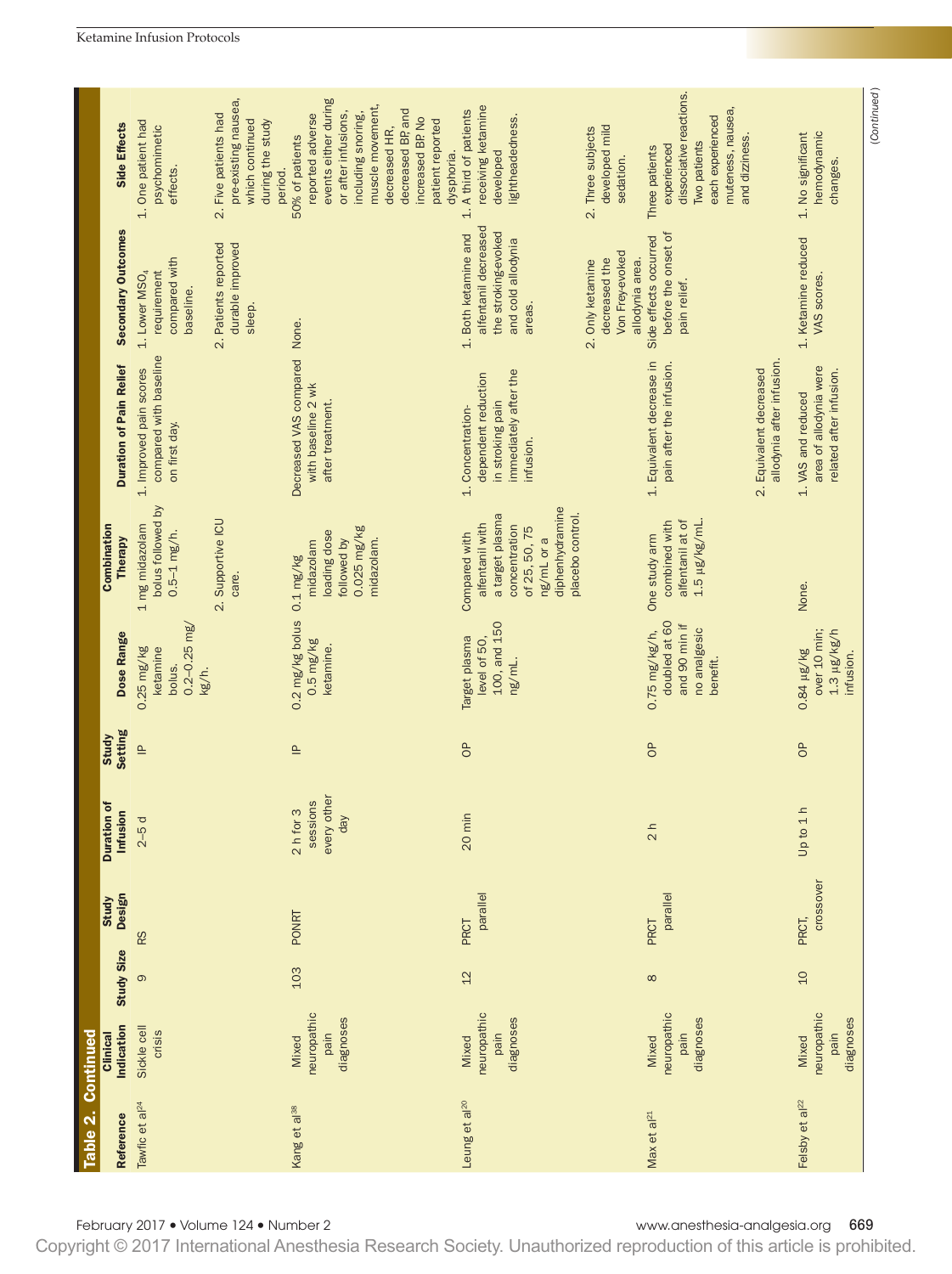| Table 2. Continued                  |                                                                                                               |                   |                                          |                                                                                                       |                         |                                                                                                   |                               |                                                                                                                                                                                                                                                                                                                                                                                                                                                                                                                                                                                                                       |                                                                                                                                                         |                                                                                                                                                                                        |
|-------------------------------------|---------------------------------------------------------------------------------------------------------------|-------------------|------------------------------------------|-------------------------------------------------------------------------------------------------------|-------------------------|---------------------------------------------------------------------------------------------------|-------------------------------|-----------------------------------------------------------------------------------------------------------------------------------------------------------------------------------------------------------------------------------------------------------------------------------------------------------------------------------------------------------------------------------------------------------------------------------------------------------------------------------------------------------------------------------------------------------------------------------------------------------------------|---------------------------------------------------------------------------------------------------------------------------------------------------------|----------------------------------------------------------------------------------------------------------------------------------------------------------------------------------------|
| Reference                           | Indication<br>Clinical                                                                                        | <b>Study Size</b> | <b>Design</b><br><b>Study</b>            | <b>Duration of</b><br>Infusion                                                                        | <b>Setting</b><br>Study | Dose Range                                                                                        | Combination<br><b>Therapy</b> | <b>Duration of Pain Relief</b>                                                                                                                                                                                                                                                                                                                                                                                                                                                                                                                                                                                        | <b>Secondary Outcomes</b>                                                                                                                               | Side Effects                                                                                                                                                                           |
|                                     |                                                                                                               |                   |                                          |                                                                                                       |                         |                                                                                                   |                               |                                                                                                                                                                                                                                                                                                                                                                                                                                                                                                                                                                                                                       | 2. Ketamine reduced<br>area of allodynia.                                                                                                               | ketamine infusions.<br>2. Psychomimetic<br>common after<br>effects were                                                                                                                |
| Jørum et al <sup>23</sup>           | neuropathic<br>diagnoses<br>pain<br>Mixed                                                                     | 10                | crossover,<br>control<br>active<br>PRCT, | 25 min                                                                                                | $\sigma$                | kg/h infusion.<br>$5 \text{ min}, 6 \mu$ g/<br>60 µg/kg over                                      | None.                         | spontaneous pain<br>immediately after<br>Decreased VAS for<br>infusion.                                                                                                                                                                                                                                                                                                                                                                                                                                                                                                                                               | 2. Decreased radiation<br>from the site of cold<br>cold pain without<br>alteration in cold<br>hyperalgesia to<br>pain threshold.<br>1. Reduced<br>pain. | common in patients<br>1. Dizziness was more<br>2. Other side effects<br>frequency when<br>were similar in<br>compared with<br>who received<br>alfentanil.<br>ketamine.                 |
| Anitescu <sup>27</sup><br>Patil and | 18 CRPS, 8 49 patients RS<br>neuropathic<br>and 7 LBP<br>headache<br>diagnoses<br>16 mixed<br>chronic<br>pain | infusions<br>369  |                                          | CRPS average<br>$\vec{c}$<br>CRPS average<br>every 34 d<br>43.5 min<br>34.7 min<br>every 30.8<br>Non- | $\sigma$                | dose $0.9 \text{ mg}/$<br>dose $1.0 \text{ mg}$<br>kg. Average<br>Average CRPS<br>non-CRPS<br>kg. | None.                         | more than 1-2 d, 38%<br>27% report relief lasting<br>several hours, 73%<br>report relief lasting<br>report relief lasting<br>more than 3 wk.                                                                                                                                                                                                                                                                                                                                                                                                                                                                          | 1. CRPS average VAS<br>mechanoallodynia.<br>change was 7.7.<br>3. Attenuation of                                                                        | 1. Minimal side effects<br>reported in all<br>patients.                                                                                                                                |
|                                     |                                                                                                               |                   |                                          |                                                                                                       |                         |                                                                                                   |                               |                                                                                                                                                                                                                                                                                                                                                                                                                                                                                                                                                                                                                       | VAS change was 6.<br>2. Non-CRPS average                                                                                                                | confusion in patients<br>3. Higher incidence of<br>most common side<br>sedation were the<br>2. Hypertension and<br>hallucination and<br>without CRPS.<br>effects.                      |
| Polomano et<br>$a$ <sub>25</sub>    | combat limb<br>pain after<br>Neuropathic<br>injury                                                            | 19                | R <sub>S</sub>                           | 3d                                                                                                    | $\triangleq$            | 120 µg/kg/h<br>ketamine.                                                                          | None.                         | 2. Improved GPR over the<br>1. Reduced PPI over the<br>study period.<br>study period.                                                                                                                                                                                                                                                                                                                                                                                                                                                                                                                                 | 1. No change in opioid<br>use during infusion.                                                                                                          | 3. One patient reported<br>One patient reported<br>drowsy on days 1<br>reported feeling<br>hallucinations.<br>Four patients<br>nausea.<br>and 2.<br>$\overline{\mathcal{N}}$<br>$\div$ |
|                                     |                                                                                                               |                   |                                          |                                                                                                       |                         |                                                                                                   |                               | Score; ESAS, Edmonton Symptom Assessment Scale; ESS, Epworth Sleep Scale; FIQ, Fibromyalgia Impact Questionnaire; GPR, Global Pain Relief; HP, habitual pain; HVLT, Hopkins Verbal Learning Test; HR, heart rate;<br>ICU, intensi<br>Abbreviations: AROM, active range of motion; BDI, Beck Depression Inventory; BP blood pressure; CCPT, Comor's Continuous Performance Test; CRPS, complex regional pain syndrome; DN4, Douleur Neuropathique 4<br>Questionnaire; RS, repeated stimulation; WAQ, Walking Ability Questionnaire; WHYMPI, West Haven Yale multidimensional pain inventory; VAS, visual analog scale. |                                                                                                                                                         |                                                                                                                                                                                        |

670 www.anesthesia-analgesia.org and annual state of the state of the state of the ANESTHESIA & ANALGESIA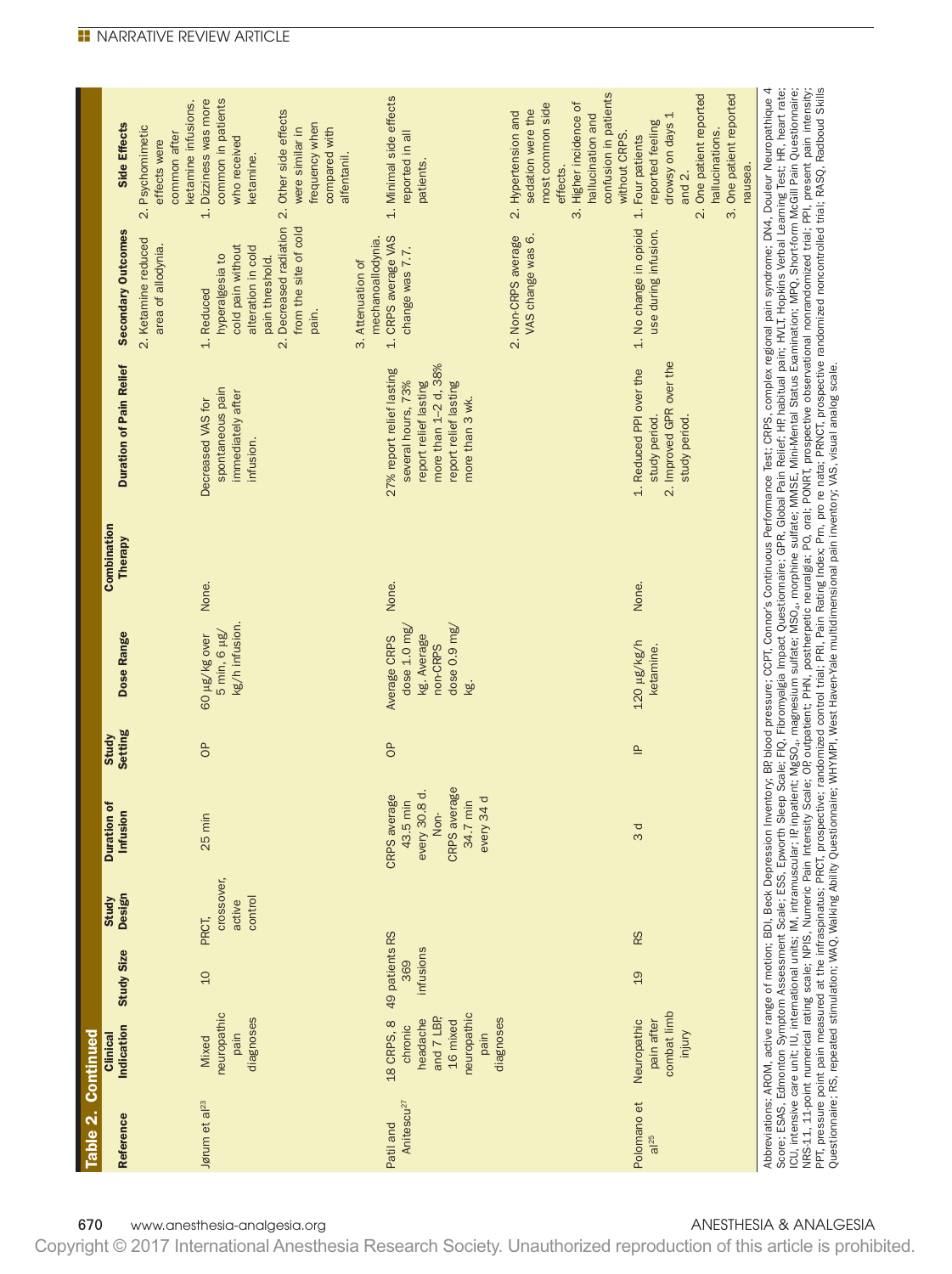When described, the reason for choosing a certain rate is attributed to the authors' clinical experiences or a desire to avoid unpleasant side effects. The high infusion rates in ICU settings did result in increased duration of pain relief. However, similar durations of pain relief were reported with comparably lower infusion rates given for a prolonged period of time in an inpatient and outpatient setting.3,4 The percentage of patients experiencing unpleasant side effects is reported to be comparable between different infusion rates.

### *Combination Drug Protocols*

Several studies have examined the use of coadministered medications for either reduction of side effects or improvement of analgesia. Several of the reviewed studies gave adjuvant medications as a standing component of a ketamine infusion protocol.4,6,10–12,18,19,24,38

- 1. One protocol gave midazolam on "*pro re nata*" (PRN) basis.7 Other studies describe ICU or inpatient supportive care without significant elaboration with regard to the use of adjunct medications.5,6 Several protocols used coadministration of midazolam as preinfusion IV boluses of 2 to 7.5 mg, 2 to 4 mg IV PRN doses, or simultaneous infusions at rates of 0.1 to 0.4 mg/kg/h.4,6,7,10,12 Combination protocols resulted in decreases in reported pain ranging from 2 weeks to 6 months of duration. Larger cumulative doses of midazolam were used to provide sedation in an effort to keep patients comfortable during an infusion, and the dose did not seem to correlate with the duration of pain relief. One study used 5 mg IV midazolam as an active placebo and demonstrated decreased pain at 1½ and 3 hours but no decreases in pain at 8 weeks, which was equivalent in both groups.<sup>16</sup> The authors suggest that midazolam's muscle relaxation properties may have contributed to the equivalence between the 2 groups. The muscle-relaxing effects of midazolam may have also contributed to the observed duration of pain reduction in the previously referenced protocols. The use of midazolam is associated with a decrease in hallucinations and dysphoria. However, ketamine-infused patients who additionally received midazolam did not have a reduction in the incidence of headaches, nausea, somnolence, and dizziness. It is not possible to clearly attribute the observed effects to ketamine, midazolam, or a combination.
- 2. Three protocols utilized 0.1 mg oral clonidine, 0.1 mg/d clonidine patch, or 0.2 to 0.85 μg/kg/h infused clonidine to decrease side effects when coadministered with ketamine and midazolam.<sup>4,6,7</sup> One of these studies reported nausea, headaches, and tiredness in 4 of 9 ketamine-infused patients in the outpatient setting.4 Another protocol coadministered ketamine with 200 IU calcitonin, and only the combination protocol resulted in decreased pain at 48 hours.<sup>11</sup> Several studies coadministered opioids as study treatment group or as part of standard continued patient therapy.18–21 Comparisons of short infusions of ketamine with short-acting opioids, such as alfentanil, resulted in equivalent and relatively short-lived duration of pain relief.20,21 Finally, in one study 300 mg oral gabapentin

was combined with 2 to 5 mg of midazolam and 80 mg ketamine, which resulted in decreased pain both immediately after and 2 weeks after the infusion.<sup>10</sup>

### Results for Specific Pain Conditions

### *Complex Regional Pain Syndrome*

Six studies focused exclusively on the use of ketamine infusions for the treatment of CRPS.<sup>3-7,26</sup> In addition, a majority of patients analyzed in a retrospective study were diagnosed with CRPS.27 The majority of these articles report pain relief of several weeks after an infusion in an inpatient setting over 4 to 5 days. However, outpatient infusion protocols requiring multiple serial infusions also reported pain relief lasting several months in some cases.<sup>26,27</sup> Although the general trend when all studies are considered is that longer durations provide increased duration of pain relief, there may be an optimal infusion duration of several hours beyond which no benefit is derived but the potential for side effects increases. The effective treatment of management of CRPS pain did not seem to be related to the actual dose of ketamine or the rate of infusion, with subanesthetic doses in the outpatient setting providing comparable duration of pain relief compared with higher-dose infusion protocols designed to be performed in ICU settings. The cost and required resource allocation for inpatient and ICU care are presumably greater than for outpatient management.

#### *Fibromyalgia*

Three studies focused on the use of ketamine infusions for the treatment of fibromyalgia.14–16 All 3 studies utilized a relatively low dose of ketamine between 0.3 and 0.5 mg/kg administered over 10 to 30 minutes. No study reported benefits beyond the first few hours after the infusion. It is not certain whether this is because of a lack of responsiveness of fibromyalgia pain to ketamine infusions or whether a higher dose is required to produce longer lasting analgesia. The changes in pain scores after the infusion in 2 studies are encouraging and suggest that further optimization of dose and duration may provide some degree of relief.

# *Traumatic Spinal Cord Injury*

The studies focused on the utilization of ketamine infusions to treat pain after traumatic spinal cord injury.<sup>8-10</sup> Two of the studies utilized a relatively low dose of ketamine between 6  $\mu$ g/kg and 0.4 mg/kg over 17 to 40 minutes.<sup>8,9</sup> One protocol utilized approximately 0.2 mg/kg (based on 70 kg) over 5 hours for a total dose of 80 mg a ketamine.<sup>10</sup> In keeping with the general trend, shorter infusion times and lower total doses of ketamine provided relief only in the immediate postinfusion phase, whereas higher doses provided relief that lasted 2 weeks.

Several other pain pathologies have been studied in wellconducted studies. However, the small number of available studies for discreet pain diagnoses does not allow for meaningful comparison.

### **DISCUSSION**

Because of the diversity of infusion protocols and the lack of direct protocol comparisons, conducting a formal meta-analysis is not possible at this time. Definite recommendations cannot be made based on available literature.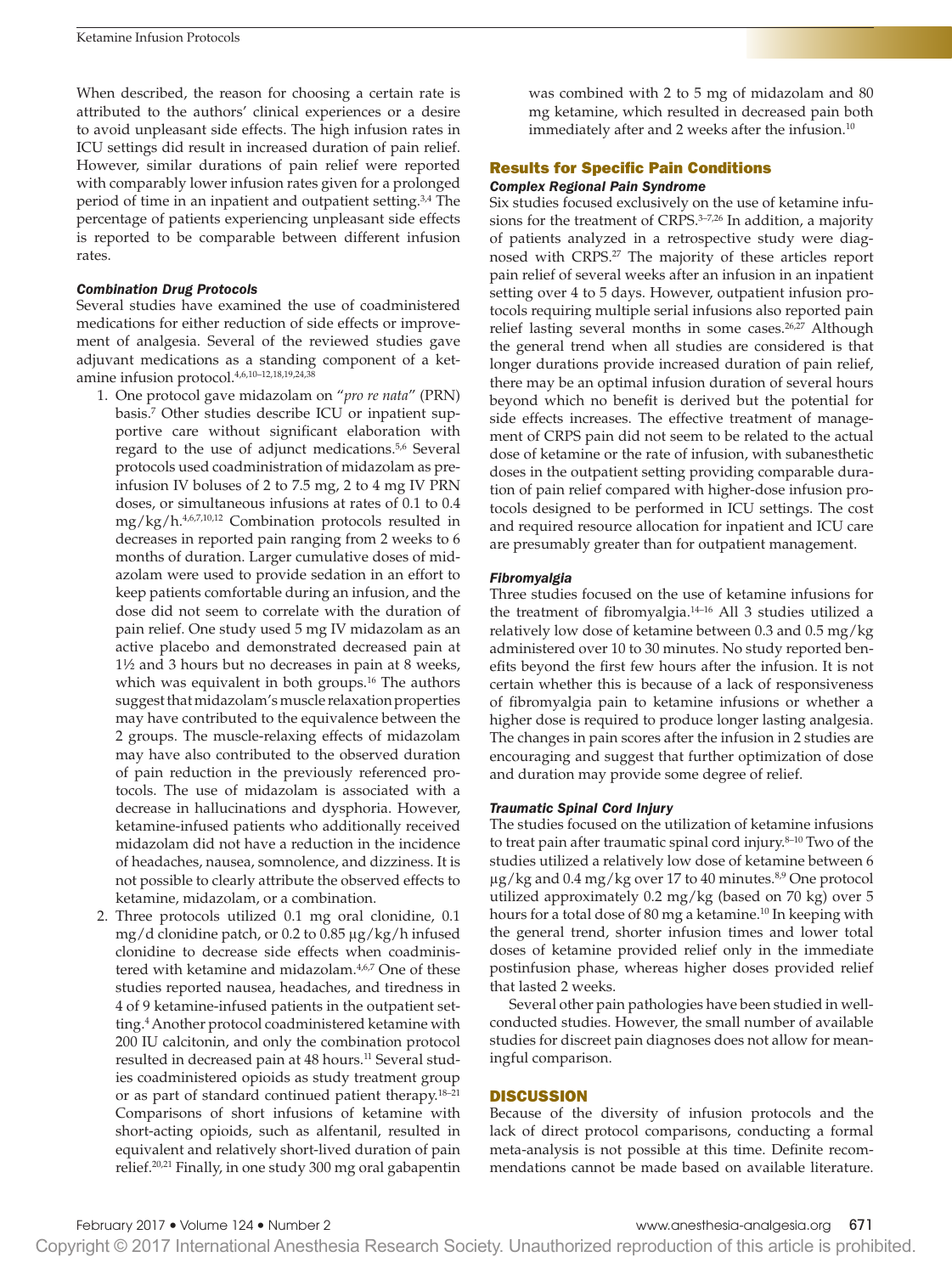However, several relationships do emerge from inspection of the available data. These trends may provide guidance for clinicians initiating ketamine infusion therapy in their practice and to guide future optimization research.

- 1. CEBM level 2 evidence for treatment suggests that longer-duration infusions of ketamine provide longer lasting pain relief for patients with chronic neuropathic pain. Although admitting patients to ICUs may be prohibitively expensive, multihour outpatient treatments over the course of several days may provide more longer-lasting benefit than single- or short-duration infusions. This may also be a more logistically and financially feasible situation.
- 2. Although the rate of infusion does not appear to be related to either the duration or the degree of pain relief offered by different ketamine infusion protocols, increases in the total dose of ketamine administered result in a higher degree of pain relief and possibly greater duration of pain relief. The later observation could possibly be attributed to either the extended duration of infusions or the higher delivered doses of ketamine. This is also CEBM level 2 evidence for treatment with ketamine infusions. However, a lack of comparative effectiveness studies and different primary end points does not allow for direct comparison and optimization of protocols.
- 3. There is level 2 evidence for treatment that patients subject to almost all infusion protocols experience side effects regardless of infusion rate, infusion duration, or total ketamine infused. The use of coadministered medications, such as midazolam, reduces the incidences of side effects and may also provide additional analgesic benefit. Other serious side effects may still occur and should be monitored.

On the basis of the available evidence, a successful ketamine infusion protocol for the treatment of chronic neuropathic pain would include several components: (1) applying the longest possible infusion duration that is logistically feasible using multiple outpatient clinic visits if necessary; (2) using a dose of ketamine between 0.1 and 0.5 mg/kg/h to avoid excessive sedation in the majority of patients; and (3) utilizing adjunct medications such as midazolam to decrease the incidence of psychomimetic side effects and possibly improve the degree of pain relief. All infusions should be done in a monitored setting with standard American Society of Anesthesiology monitors under physician supervision. Although a dose of ketamine between 0.1 and 0.5 mg/kg/h does not eliminate the need for monitoring of the risk of sedation, safe and effective use of this range has been reported in the monitored outpatient, non-ICU setting. Potential adverse outcomes, such as excessive sedation, dysphoria, and cardiovascular complications, should be monitored during and after the infusion.

# Caveats of Current Ketamine Infusion Protocols

There are several important caveats regarding the protocols used in prospective studies for discrete chronic neuropathic pain conditions.

1. Although many of the published protocols for ketamine infusions are prospective, placebo-controlled, observational studies, or retrospective studies, there is a lack of comparative effectiveness trials analyzing different infusion protocols. In addition, there is overlap between inpatient and outpatient ketamine infusion protocols with regard to overall dosing and duration of treatment. Although several of the protocols compared a single ketamine infusion protocol with another therapy,<sup>9,11-13,15,16,20,21</sup> only 1 study directly compared 2 different doses of ketamine.17 To our knowledge, no studies have compared the impact of different infusion durations, infusion frequency, and use of different adjunct medications on pain relief. There have also been sparse studies that compared ketamine infusions with other forms of neuropathic pain treatment modalities, such as spinal cord stimulators or transcranial electrical stimulation.

- 2. Although empirical experience is an important aspect of clinical practice, the lack of clarification of ketamine infusion protocols in the literature calls for comparative effectiveness trials to optimize the degree and duration of pain relief by using a practical and costeffective protocol. Without such comparative trials, it is difficult to assess the failure or success of a particular protocol with regard to a particular infusion variable, such as ketamine dose or infusion duration.
- 3. It is yet to be established whether different protocols are best suited for different neuropathic pain diagnoses or different levels of severity. For example, will a patient with traumatic spinal cord injury for 25 years find therapeutic benefit with the same ketamine infusion protocol as a patient with fibromyalgia for 3 years?
- 4. Currently, the mitigation of unpleasant psychomimetic side effects is potentially achieved by coadministration of medications, such as midazolam or clonidine. Other nonpsychomimetic side effects may be intrinsic to the use of ketamine infusions and require further investigation, particularly in cases that utilize high doses and long duration of ketamine infusions. In this regard, hepatotoxicity has been reported after ketamine infusions.41

# SUMMARY AND FUTURE DIRECTIONS

Given a relative paucity of evidence in the current literature to guide ketamine infusion therapy for the treatment of various neuropathic pain conditions, such as CRPS, postherpetic neuralgia, traumatic spinal cord injury, and phantom limb pain, further well-conducted prospective comparative effectiveness studies are needed to analyze different ketamine infusion protocols in discreet neuropathic pain states. The goal of this study is to identify factors associated with better outcomes for the treatment of neuropathic pain with ketamine infusion therapy and to underscore the need for optimization through further clinical trials.  $\blacksquare$ 

# DISCLOSURES

**Name:** Dermot P Maher, MD, MS. **Contribution**: This author helped design the study, conduct the study, analyze the data, and write the manuscript. **Conflicts of Interest**: Dermot P Maher reported no conflicts of interest.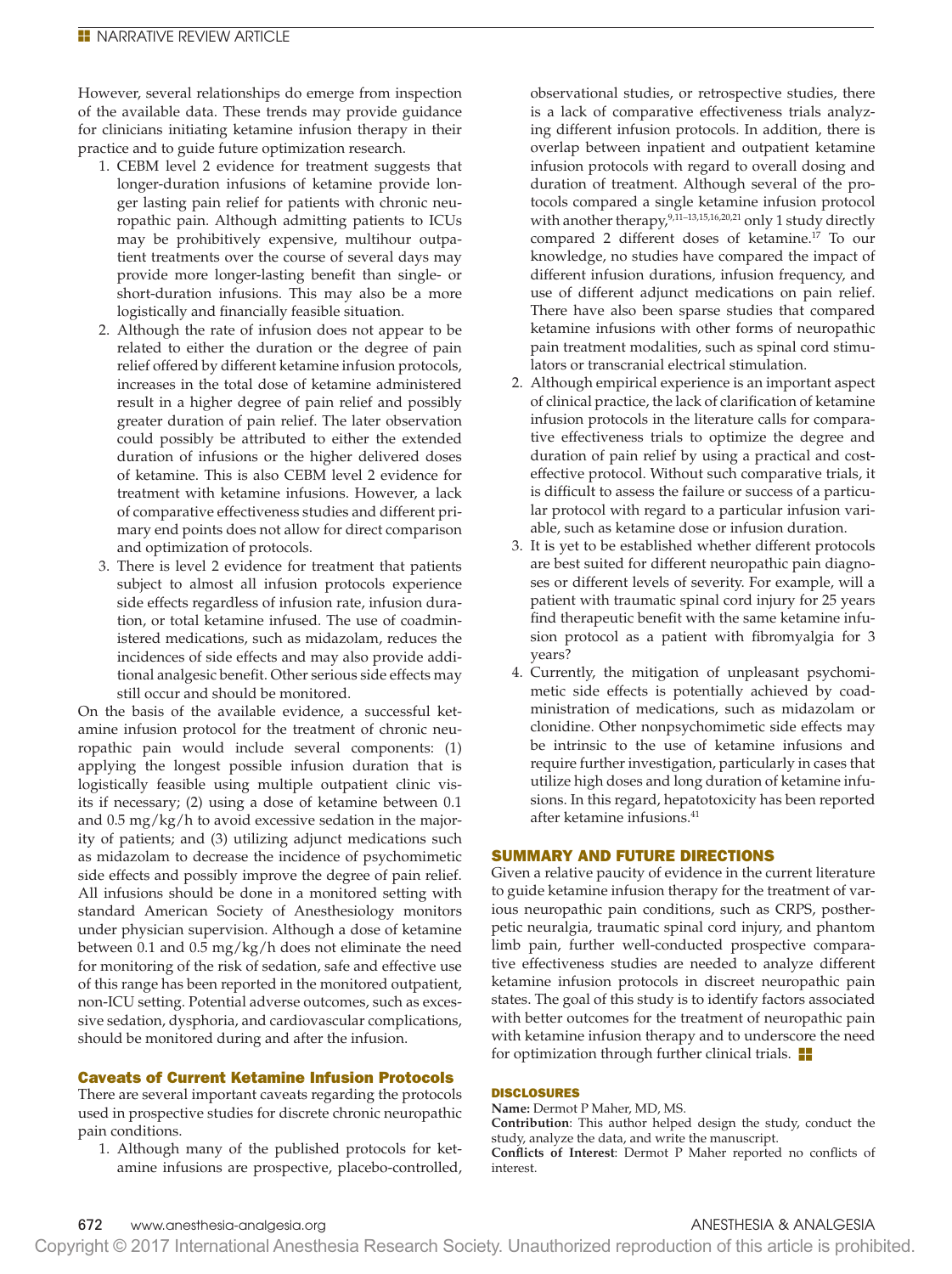**Name:** Lucy Chen, MD.

**Contribution:** This author helped design the study, conduct the study, analyze the data, and write the manuscript.

**Conflicts of Interest:** Lucy Chen reported no conflicts of interest. **Name:** Jianren Mao, MD, PhD.

**Contribution:** This author helped design the study, conduct the study, analyze the data, and write the manuscript.

**Conflicts of Interest:** Jianren Mao reported no conflicts of interest. His work is funded by NIH R01 grant DA036564.

**This manuscript was handled by:** Honorio T. Benzon, MD.

#### REFERENCES

- 1. Domino EF. Taming the ketamine tiger. 1965. *Anesthesiology*. 2010;113:678–684.
- 2. Kronenberg RH. Ketamine as an analgesic: parenteral, oral, rectal, subcutaneous, transdermal and intranasal administration. *J Pain Palliat Care Pharmacother.* 2002;16:27–35.
- 3. Sigtermans MJ, van Hilten JJ, Bauer MC, et al. Ketamine produces effective and long-term pain relief in patients with Complex Regional Pain Syndrome Type 1. *Pain.* 2009;145:304–311.
- 4. Schwartzman RJ, Alexander GM, Grothusen JR, et al. Outpatient intravenous ketamine for the treatment of complex regional pain syndrome: a double-blind placebo controlled study. *Pain.* 2009;147:107–115.
- 5. Koffler SP, Hampstead BM, Irani F, et al. The neurocognitive effects of 5 day anesthetic ketamine for the treatment of refractory complex regional pain syndrome. *Arch Clin Neuropsychol.* 2007;22:719–729.
- 6. Kiefer RT, Rohr P, Ploppa A, et al. Efficacy of ketamine in anesthetic dosage for the treatment of refractory complex regional pain syndrome: an open-label phase II study. *Pain Med*. 2008;9:1173–1201.
- 7. Goldberg ME, Torjman MC, Schwartzman RJ, et al. Pharmacodynamic profiles of ketamine ®- and (S)- with 5-day inpatient infusion for the treatment of complex regional pain syndrome. *Pain Physician.* 2010;13:379–387.
- 8. Eide PK, Stubhaug A, Stenehjem AE. Central dysesthesia pain after traumatic spinal cord injury is dependent on N-methyl-Daspartate receptor activation. *Neurosurgery.* 1995;37:1080–1087.
- 9. Kvarnström A, Karlsten R, Quiding H, et al. The analgesic effect of intravenous ketamine and lidocaine on pain after spinal cord injury. *Acta Anaesthesiol Scand*. 2004;48:498–506.
- 10. Amr YM. Multi-day low dose ketamine infusion as adjuvant to oral gabapentin in spinal cord injury related chronic pain: a prospective, randomized, double blind trial. *Pain Physician.* 2010;13:245–249.
- 11. Eichenberger U, Neff F, Sveticic G, et al. Chronic phantom limb pain: the effects of calcitonin, ketamine, and their combination on pain and sensory thresholds. *Anesth Analg.* 2008;106:1265–1273.
- 12. Kim YH, Lee PB, Oh TK. Is magnesium sulfate effective for pain in chronic postherpetic neuralgia patients comparing with ketamine infusion therapy? *J Clin Anesth*. 2015;27:296–300.
- 13. Eide PK, Jørum E, Stubhaug A, et al. Relief of post-herpetic neuralgia with the N-methyl-D-aspartic acid receptor antagonist ketamine: a double-blind, cross-over comparison with morphine and placebo. *Pain.* 1994;58:347–354.
- 14. Graven-Nielsen T, Aspegren Kendall S, Henriksson KG, et al. Ketamine reduces muscle pain, temporal summation, and referred pain in fibromyalgia patients. *Pain*. 2000;85:483–491.
- 15. Sörensen J, Bengtsson A, Bäckman E, et al. Pain analysis in patients with fibromyalgia. Effects of intravenous morphine, lidocaine, and ketamine. *Scand J Rheumatol*. 1995;24:360–365.
- 16. Noppers I, Niesters M, Swartjes M, et al. Absence of long-term analgesic effect from a short-term S-ketamine infusion on fibromyalgia pain: a randomized, prospective, double blind, active placebo-controlled trial. *Eur J Pain*. 2011;15:942–949.
- 17. Mercadante S, Arcuri E, Tirelli W, et al. Analgesic effect of intravenous ketamine in cancer patients on morphine therapy: a randomized, controlled, double-blind, crossover, double-dose study. *J Pain Symptom Manage*. 2000;20:246–252.
- 18. Jackson K, Ashby M, Martin P, et al. "Burst" ketamine for refractory cancer pain: an open-label audit of 39 patients. *J Pain Symptom Manage*. 2001;22:834–842.
- 19. Salas S, Frasca M, Planchet-Barraud B, et al. Ketamine analgesic effect by continuous intravenous infusion in refractory cancer pain: considerations about the clinical research in palliative care. *J Palliat Med*. 2012;15:287–293.
- 20. Leung A, Wallace MS, Ridgeway B, et al. Concentration-effect relationship of intravenous alfentanil and ketamine on peripheral neurosensory thresholds, allodynia and hyperalgesia of neuropathic pain. *Pain*. 2001;91:177–187.
- 21. Max MB, Byas-Smith MG, Gracely RH, et al. Intravenous infusion of the NMDA antagonist, ketamine, in chronic posttraumatic pain with allodynia: a double-blind comparison to alfentanil and placebo. *Clin Neuropharmacol*. 1995;18:360–368.
- 22. Felsby S, Nielsen J, Arendt-Nielsen L, et al. NMDA receptor blockade in chronic neuropathic pain: a comparison of ketamine and magnesium chloride. *Pain*. 1996;64:283–291.
- 23. Jørum E, Warncke T, Stubhaug A. Cold allodynia and hyperalgesia in neuropathic pain: the effect of N-methyl-D-aspartate (NMDA) receptor antagonist ketamine—a double-blind, cross-over comparison with alfentanil and placebo. *Pain.* 2003;101:229–235.
- 24. Tawfic QA, Faris AS, Kausalya R. The role of a low-dose ketamine-midazolam regimen in the management of severe painful crisis in patients with sickle cell disease. *J Pain Symptom Manage*. 2014;47:334–340.
- 25. Polomano RC, Buckenmaier CC III, Kwon KH, et al. Effects of low-dose IV ketamine on peripheral and central pain from major limb injuries sustained in combat. *Pain Med.* 2013;14:1088–1100.
- 26. Correll GE, Maleki J, Gracely EJ, et al. Subanesthetic ketamine infusion therapy: a retrospective analysis of a novel therapeutic approach to complex regional pain syndrome. *Pain Med.* 2004;5:263–275.
- 27. Patil S, Anitescu M. Efficacy of outpatient ketamine infusions in refractory chronic pain syndromes: a 5-year retrospective analysis. *Pain Med*. 2012;13:263–269.
- 28. Schwartzman RJ, Grothusen J, Kiefer TR, et al. Neuropathic central pain: epidemiology, etiology, and treatment options. *Arch Neurol*. 2001;58:1547–1550.
- 29. Zhou QQ, Imbe H, Zou S, et al. Selective upregulation of the flip-flop splice variants of AMPA receptor subunits in the rat spinal cord after hindpaw inflammation. *Brain Res Mol Brain Res*. 2001;88:186–193.
- 30. Niesters M, Khalili-Mahani N, Martini C, et al. Effect of subanesthetic ketamine on intrinsic functional brain connectivity: a placebo-controlled functional magnetic resonance imaging study in healthy male volunteers. *Anesthesiology*. 2012;117:868–877.
- 31. Hocking G, Cousins MJ. Ketamine in chronic pain management: an evidence-based review. *Anesth Analg*. 2003;97:1730–1739.
- 32. Himmelseher S, Durieux ME. Ketamine for perioperative pain management. *Anesthesiology*. 2005;102:211–220.
- 33. Bell RF, Dahl JB, Moore RA, et al. Peri-operative ketamine for acute post-operative pain: a quantitative and qualitative systematic review (Cochrane review). *Acta Anaesthesiol Scand.* 2005;49:1405–1428.
- 34. Dahan A, Olofsen E, Sigtermans M, et al. Population pharmacokinetic-pharmacodynamic modeling of ketamine-induced pain relief of chronic pain. *Eur J Pain*. 2011;15:258–267.
- 35. Sigtermans M, Dahan A, Mooren R, et al. S(+)-ketamine effect on experimental pain and cardiac output: a population pharmacokinetic-pharmacodynamic modeling study in healthy volunteers. *Anesthesiology*. 2009;111:892–903.
- 36. Herd DW, Anderson BJ, Keene NA, et al. Investigating the pharmacodynamics of ketamine in children. *Paediatr Anaesth*. 2008;18:36–42.
- 37. Niesters M, Martini C, Dahan A. Ketamine for chronic pain: risks and benefits. *Br J Clin Pharmacol*. 2014;77:357–367.
- 38. Kang JG, Lee CJ, Kim TH, et al. Analgesic effects of ketamine infusion therapy in Korean patients with neuropathic pain: a 2-week, open-label, uncontrolled study. *Curr Ther Res Clin Exp*. 2010;71:93–104.
- 39. Oxford Centre for Evidence-Based Medicine–Levels of Evidence. March 2009. [http://www.cebm.net/ocebm-levels](http://www.cebm.net/ocebm-levels-of-evidence/)[of-evidence/.](http://www.cebm.net/ocebm-levels-of-evidence/) Oxford University Center for Evidence Based Medicine.

# February 2017 • Volume 124 • Number 2 www.anesthesia-analgesia.org 673